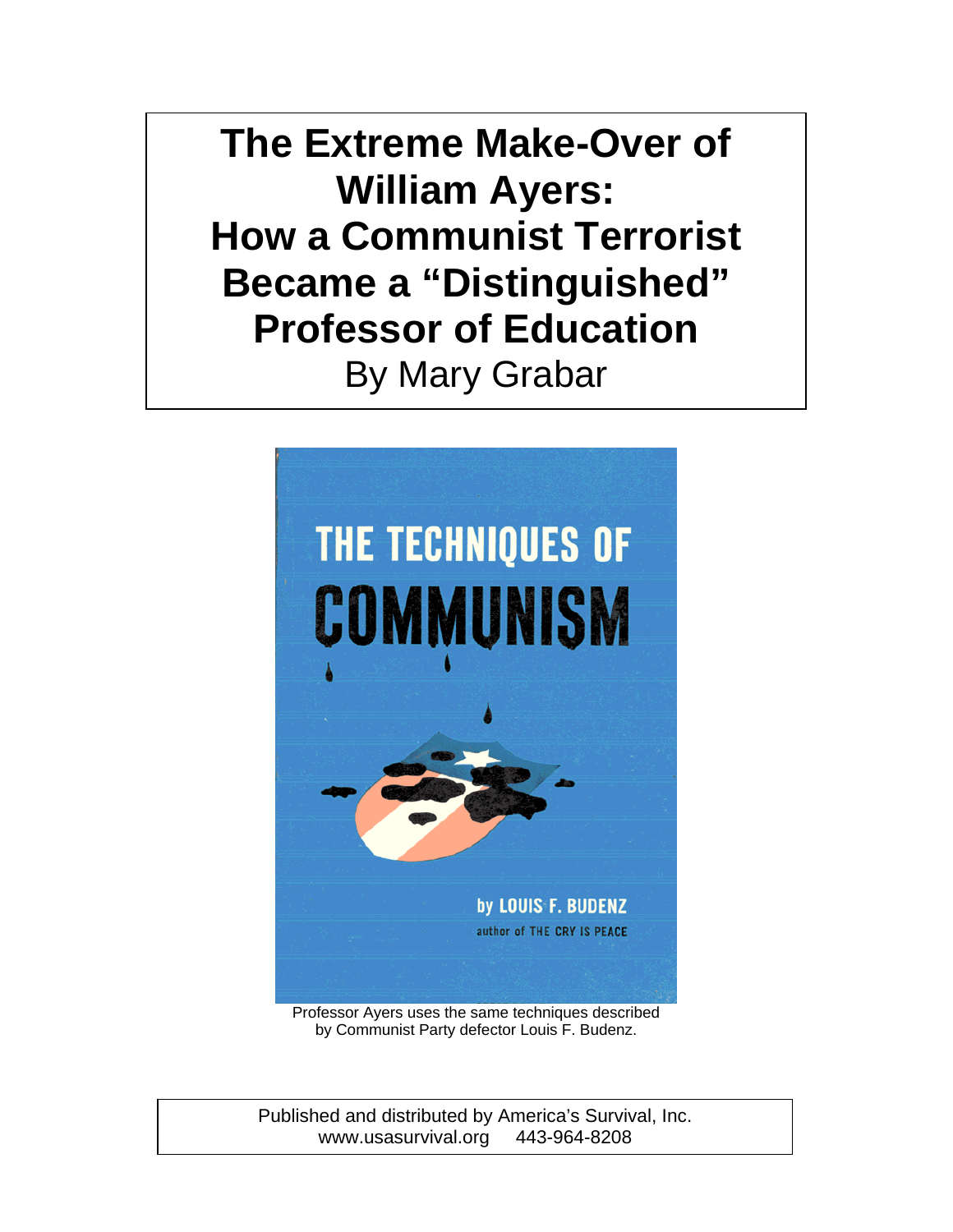#### **Introduction**

By Cliff Kincaid, President, America's Survival, Inc.

Everyone should know by now that William "Bill" Ayers, who served on the board of an educational foundation with Barack Obama, was a communist terrorist whose organization, the Weather Underground, targeted government facilities, especially police stations, with bombs. The Weather Underground was the outcome of the Weatherman and the SDS, groups which disrupted educational activities on many college campuses in the name of fighting U.S. "imperialism."

This expert analysis by Mary Grabar, a Professor of English, makes it plain that Ayers is still a communist and that his goals are the same. What has changed is his method of operation. Instead of planting bombs in government buildings, he is now planting bombs in students' minds. These bombs are designed to destroy any understanding or appreciation of America's history as a constitutional republic based on the Judeo-Christian tradition that limits the size of government in the name of safeguarding individual liberty. These bombs are designed to destroy the history of America as a nation that has not only freed its own citizens but has freed other peoples and nations.

Grabar provides the evidence that parents and concerned citizens will need, not only to challenge the notion that Bill Ayers deserves to be in any position to "educate" students, but to challenge the growing influence he is having through various academic associations.

For the first time, in a comprehensive fashion, Grabar systematically examines the Ayers approach, based on what he has himself written and said. She goes through his books, writings and statements, concluding that he is, in effect, attempting to carry out a communist revolution through educational channels. But in order to grasp the insidious nature of this process, one must understand that the Ayers notion of education is quite different than our own. He does not intend for students to learn anything in the traditional sense, and does not believe that teachers should impart any real knowledge. In fact, he seems opposed to learning anything of real value about the American system or even the global economy that could help students get actual jobs. Instead, he wants them to undergo a transformation that will make them into revolutionary activists like he was and is.

In a sense, this is not a surprise, since Ayers has made it clear over the years that his basic ideology has not changed. Grabar offers the proof to student parents, as well as administrators, that Ayers is a direct threat to academic standards and discipline. A college or university education is predicated on the notion that students will graduate with critical thinking ability and marketable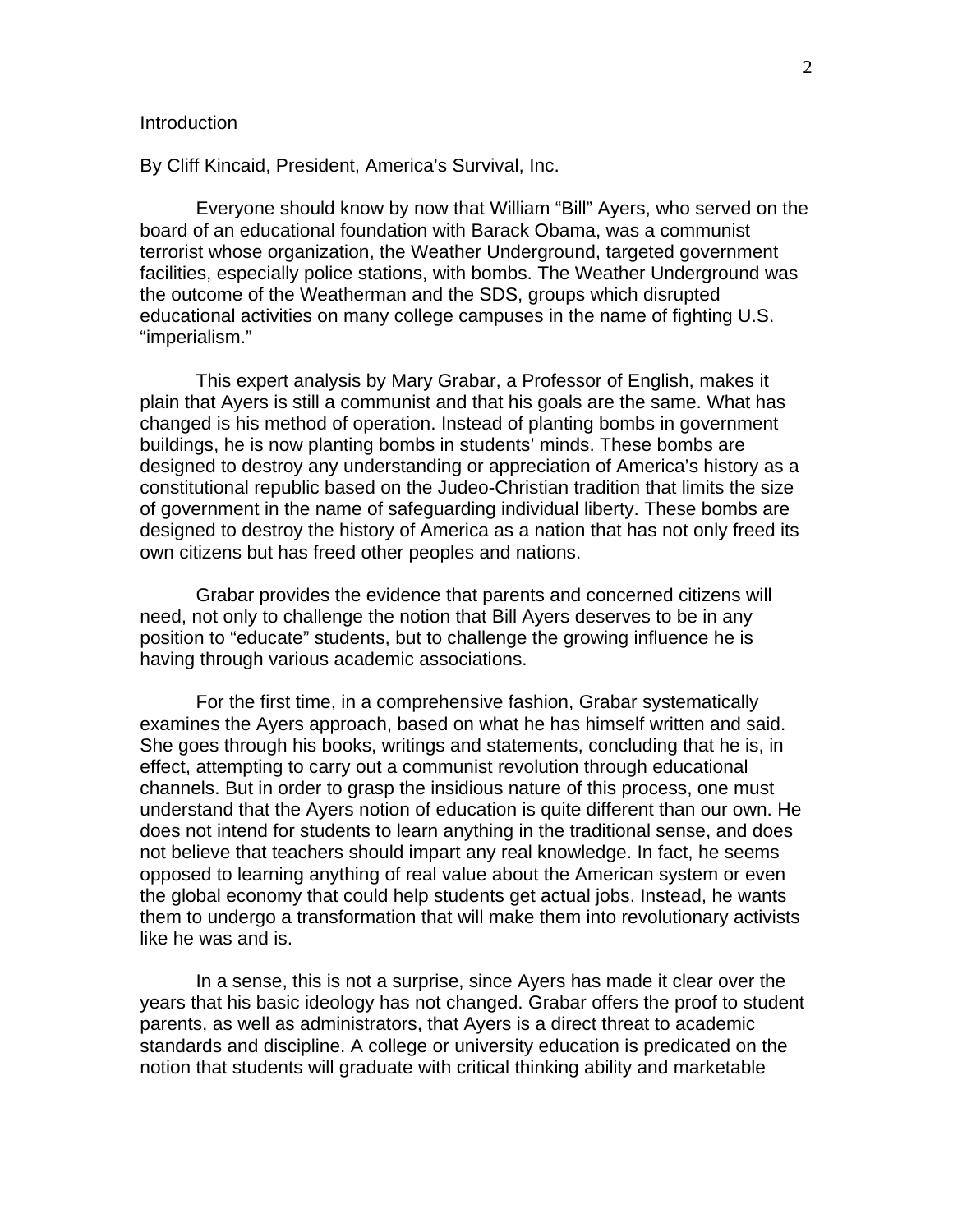skills. This may be the traditional purpose of "higher education," but it's not Ayers' purpose.

It is no coincidence that Ayers and wife Bernardine Dohrn are on the board of the Movement for a Democratic Society, which has been guiding the creation of a "new SDS" of student activists on college campuses. We saw this "new SDS" in operation at the University of North Carolina at Chapel Hill, where they drove former Congressman Tom Tancredo off campus when he attempted to give a speech on the problem of illegal immigration. Members of this "new SDS" unfurled a banner, "No one is illegal," in front of Tancredo, and then broke a window in the classroom in which he was speaking, forcing the abrupt cancellation of the event when campus police arrived.

Those who value our nation and its institutions should take heed and take action. It is a flat-out disgrace that Bill Ayers has become a "Distinguished Professor of Education and Senior University Scholar," when so much of what he says and does in the classroom, judging by any objective measure, is so lacking in serious educational quality and merit. Simply put, his educational approach can only be described as one of Marxist brainwashing. As he told an educational forum in Marxist Venezuela, education is the "motor-force of revolution." And Ayers emphasized that he shared that view with his Venezuelan hosts. Ayers, a child of privilege, as Grabar points out, must be laughing all the way to the bank, knowing that hard-pressed taxpayers are underwriting his communist campaign to remake America by seizing the minds of the younger generation.

This campaign has an international dimension. In addition to his travels abroad to socialist Venezuela, one of our Freedom of Information Act requests to the University of Illinois at Chicago has disclosed evidence of Ayers making trips to the University of Konstanz, Germany, and the Free University of Amsterdam, Netherlands, for the purpose of "writing and lecturing for [the] next book." The material includes receipts for airplane tickets, taxis and currency transactions, authorized through the "University Scholars Account." The information also shows a visit to Taiwan to have "lunch with some leaders of grass-roots educational organizations" and discussions on "Teacher Lore" and "Qualitative Inquiry." No other details are provided. However, twice this year Ayers has been denied entry into Canada to attend "educational" events.

This response to our Freedom of Information Act request, "for documents related to Williams Ayers' trips abroad," produced 19 pages, none of which concerned the trips to Venezuela. One has to conclude that information about the trips to Venezuela has either been held back or else that the university had no role in sponsoring or paying for them. And if the university did not pay for them, who did? Ayers? Or the Venezuelan government?

Incredibly, America's Survival, Inc., initially had limited success in even getting descriptions of the materials he is actually presenting to students in class.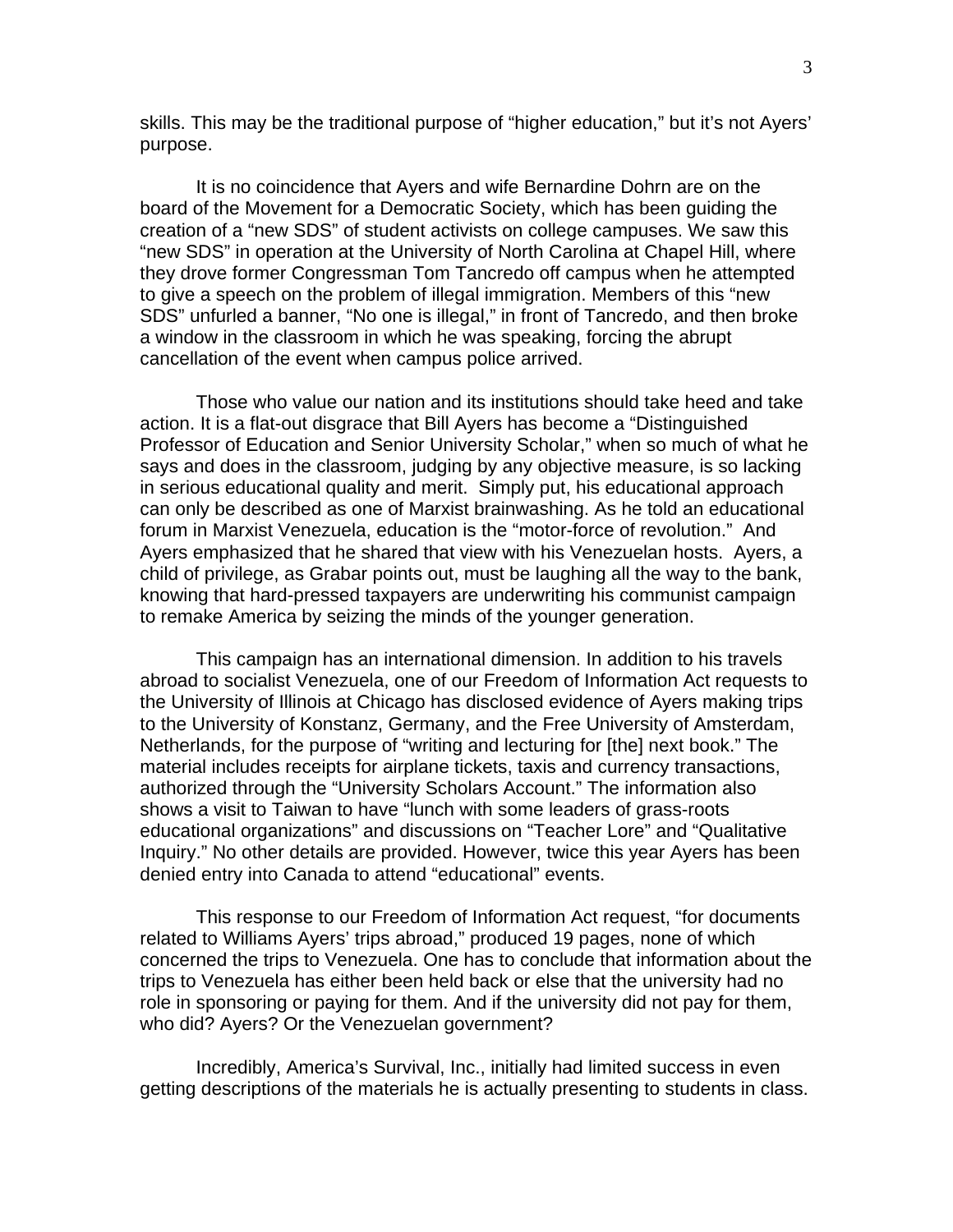Our Freedom of Information request to the University of Illinois at Chicago for this information was denied. Incredibly, we were told that "course materials and research materials used by faculty members" were exempt from disclosure under the law. We had simply requested "the outlines and summaries of topics, and books required or recommended, in courses taught by William Ayers**,** Professor, Curriculum & Instruction, in the College of Education, for the last three academic years – 2008-2009, 2007-2008, and 2006-2007, and any courses during the summer of these years that he taught."

In an appeal of this decision to President B. Joseph White, we said, "Are you [saying] that a prospective student, or student parent, or member of the public, cannot get access to the requested copies of syllabi – that is, the outlines and summaries of topics, and books required or recommended, in courses taught by William Ayers?...How can basic course materials, of the kind that should be publicly listed in a college or university catalog, or provided to students, be concealed?...It won't look good for a publicly supported university to be denying the public access to information about what is being taught at the University of Illinois at Chicago."

President White responded in a May 20 letter that we will be "provided with access to the request course syllabi" and the request was sent back to the public records officer for further handling. Grabar has analyzed these additional syllabi in a follow-up report.

 For the purposes of this report, Grabar did find an Ayers syllabus online, and she analyzes it and other published material.

We submitted another request about how Ayers received tenure at the University of Illinois and whether any complaints have been received about his teaching methods. No information of substance was provided by the University of Illinois. Grabar explains this in her follow-up report, "Did Bill Ayers Get His Teaching Job 'the Chicago Way?'"

 An important part of the Grabar analysis demonstrates that the Ayers approach is actually an old one, and that it was described by Communist Party defector Louis F. Budenz. The purpose is to use the educational process to break down traditional notions of American morality, creating chaos and confusion in the classroom and the society at large. "In undermining a nation such as the United States, the infiltration of the educational process is of prime importance," Budenz wrote.

 Another good source of information about the Ayers approach can be found in the 1954 classic, *School of Darkness* by Bella V. Dodd, another communist defector who had been a college teacher and leader of the New York Teachers Union. Dodd describes how the communist ideology stripped away her traditional belief system (she was raised a Christian) in the name of pursuing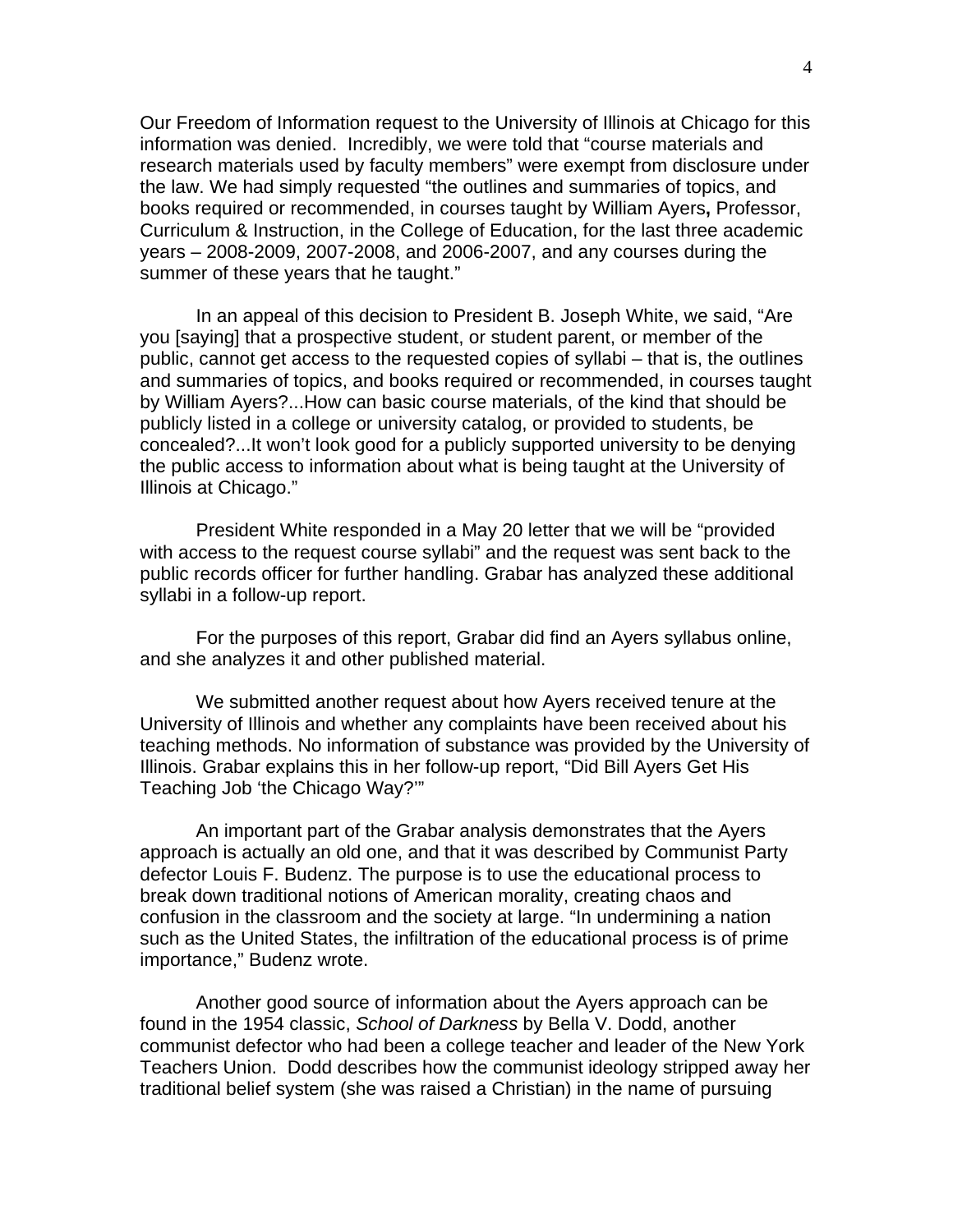"social justice" and a heaven on earth. It was an effort, she said, to "despiritualize" man. The solution, she said, is for mothers and fathers to study the "school problem," in order to prevent the educational system from "contributing to the training of a fifth column for the enemy," and to give their children a firm grounding in spiritual values and religious training.

 Understanding the warnings of Budenz and Dodd are absolutely essential to saving the U.S. Mary Grabar brings their insights up to date in the case of Bill Ayers.

Whittaker Chambers, perhaps the most famous Communist defector, wrote the classic book, *Witness,* warning that the nation's only hope of surviving was in maintaining its spiritual foundation and commitment to freedom.

Mary Grabar's analysis provides what we need to know to understand the serious nature of the current problem and the threat we face.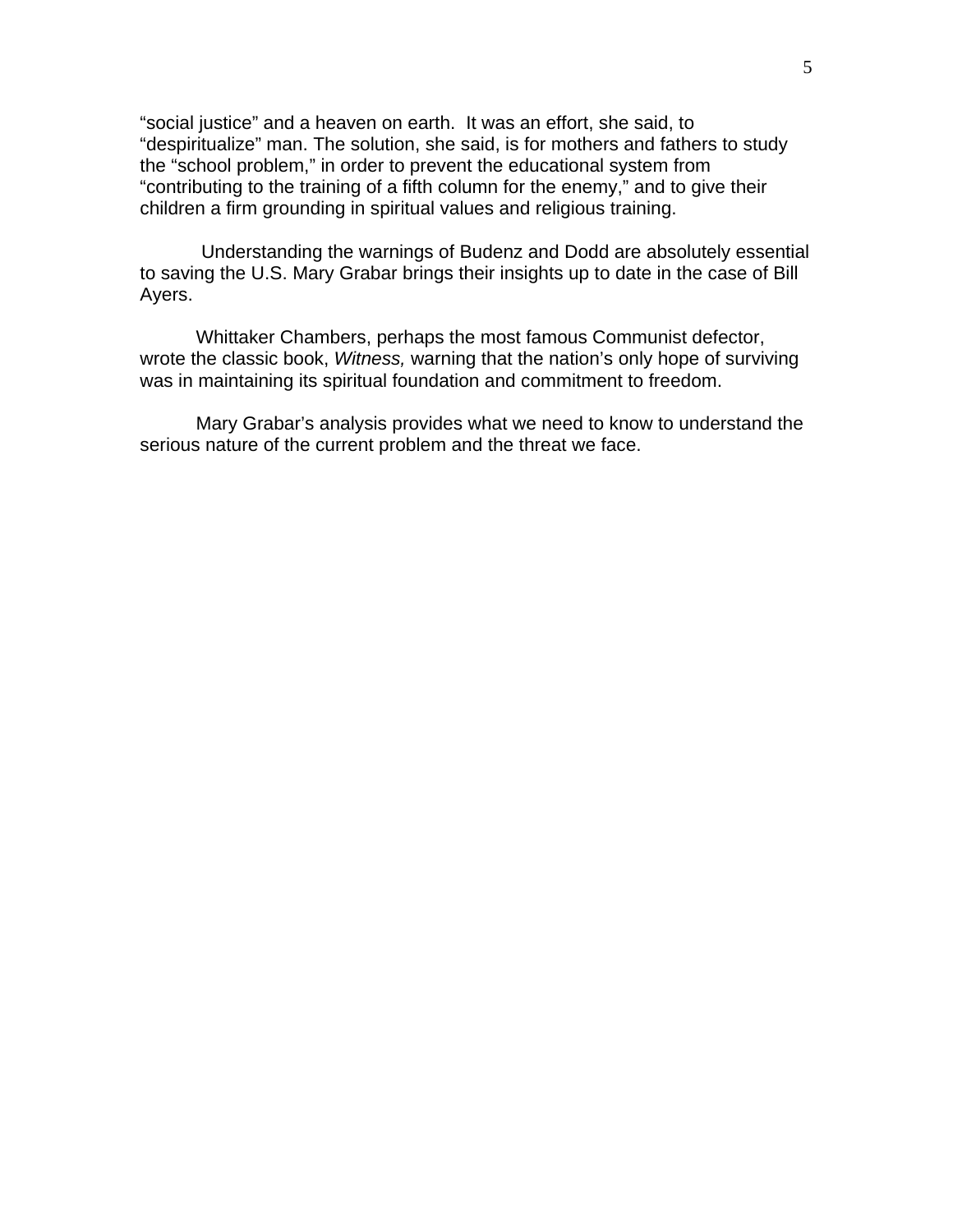# Biography

 Mary Grabar was born in Slovenia and escaped communist Yugoslavia as a two-year-old with her parents. She grew up in Rochester, New York, and moved to Atlanta in the 1980s. She earned her Ph.D. in English from the University of Georgia in 2002, and now teaches part-time on two campuses in and near Atlanta.

 She writes for such publications as *The Weekly Standard*, Pajamas Media, CNS News, *The American Spectator*, *The Atlanta Journal-Constitution*, and Townhall.

 Her poetry and fiction have been published in *Saint Ann's Review*, *The Pedestal, Ballyhoo Stories*, and other journals. She is a contributing editor to the *Chattahoochee Review* and has completed two novel manuscripts, one a satire about the sexual revolution and higher education, and another, a semiautobiographical literary mystery involving immigrants from communist countries.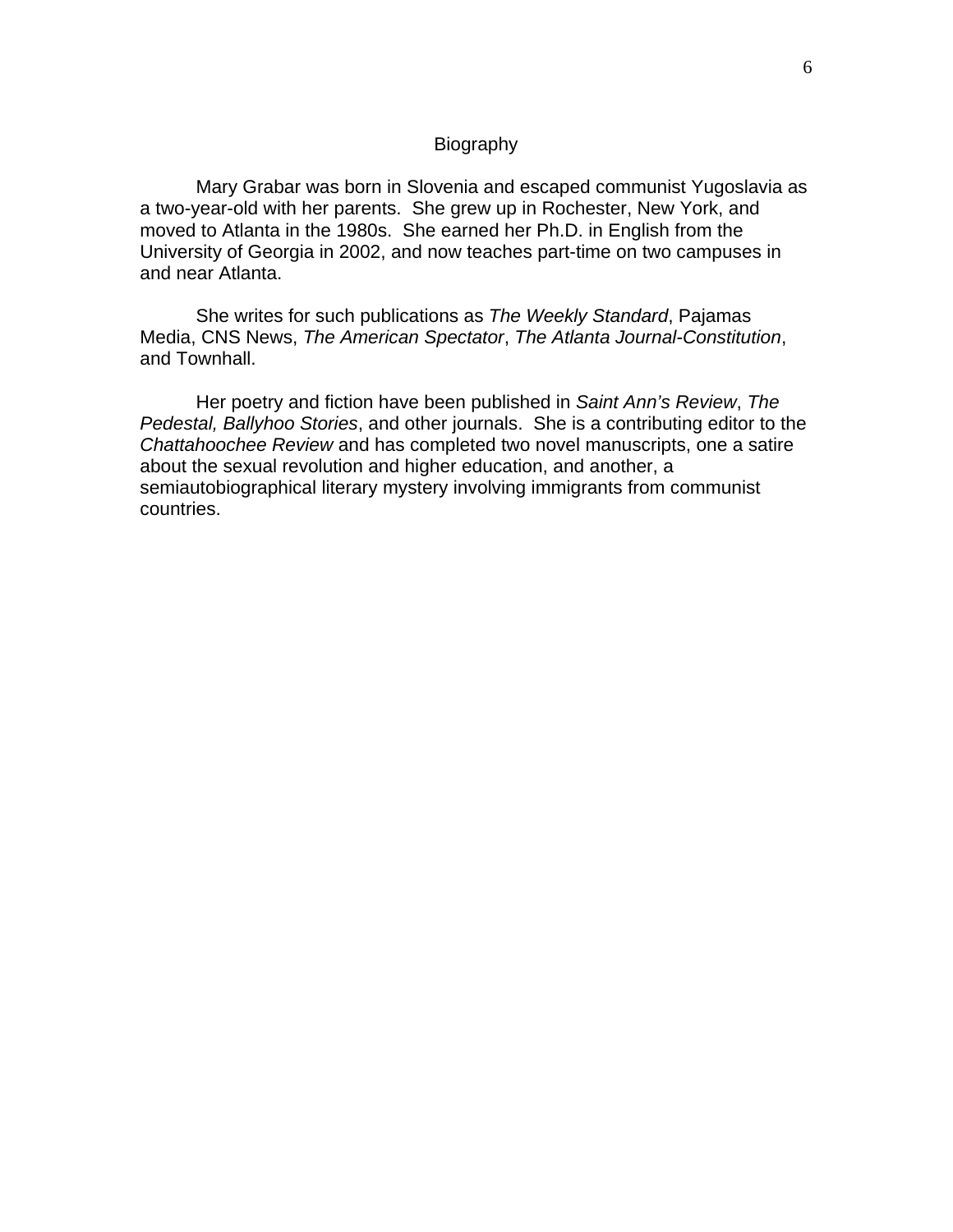# **Executive Summary**

# By Mary Grabar

 Despite his Ed.D. degree and title as Distinguished Professor of Education, and despite being heralded variously an "education reformer" and "a member of Chicago's intellectual establishment," William Ayers' scholarship provides little evidence of advancement since his first job as a twenty-year-old self-described "peace activist," when as puts it in his memoir *Fugitive Days*, "I walked out of jail and into my first teaching job."

 Ayers' publications provide scant evidence of the sort of scholarship expected of a professor of curriculum and instruction. Although he has been elected vice president of the curriculum studies division of the largest scholarly organization for professors at U.S. education schools, the American Educational Research Association (AERA), he shuns the very notion of curriculum as too confining. He rejects traditional standards of measurement like tests and grades, and evaluates his own college students by how well they ask "authentic questions" in the "collective dialogue" of classroom discussion. He also asks them to write much, but not with any standards for content or correctness. His references to sources go no further than extensive quotations of favorite passages of leftist poets and writers. He provides no evidence of successful outcomes other than his unverified anecdotes about his success with his "experiential" and "student-centered" teaching methods; he embraces the chaotic atmosphere they produce in the classroom and asks future teachers to do the same. His main success seems to lie in the unquantifiable ability to "inspire" students.

 In fact, Professor Ayers rejects the notion of knowledge itself. In this he goes beyond the constructivist school of educational theory that claims that children should be able to discover and "construct" their own knowledge.

 Ayers' rejections of standards, measurement, and knowledge emanate from an animus toward "linear" thought, which in his and like-minded leftists' estimation is a defining characteristic of Western, and therefore necessarily imperialist, thinking. "Linear thought" is another term for logic, objectivity, and fairness—attributes that have defined the advances of the Western world in terms of government, jurisprudence, science, and ethics.

 His accounts of his chaotic classrooms, however, should not be unexpected from an SDS member who cofounded the violent Weatherman and Weather Underground factions. In his 2001 memoir, Ayers admits to fantasizing about the "red army" coming in to take over during the rioting he helped instigate.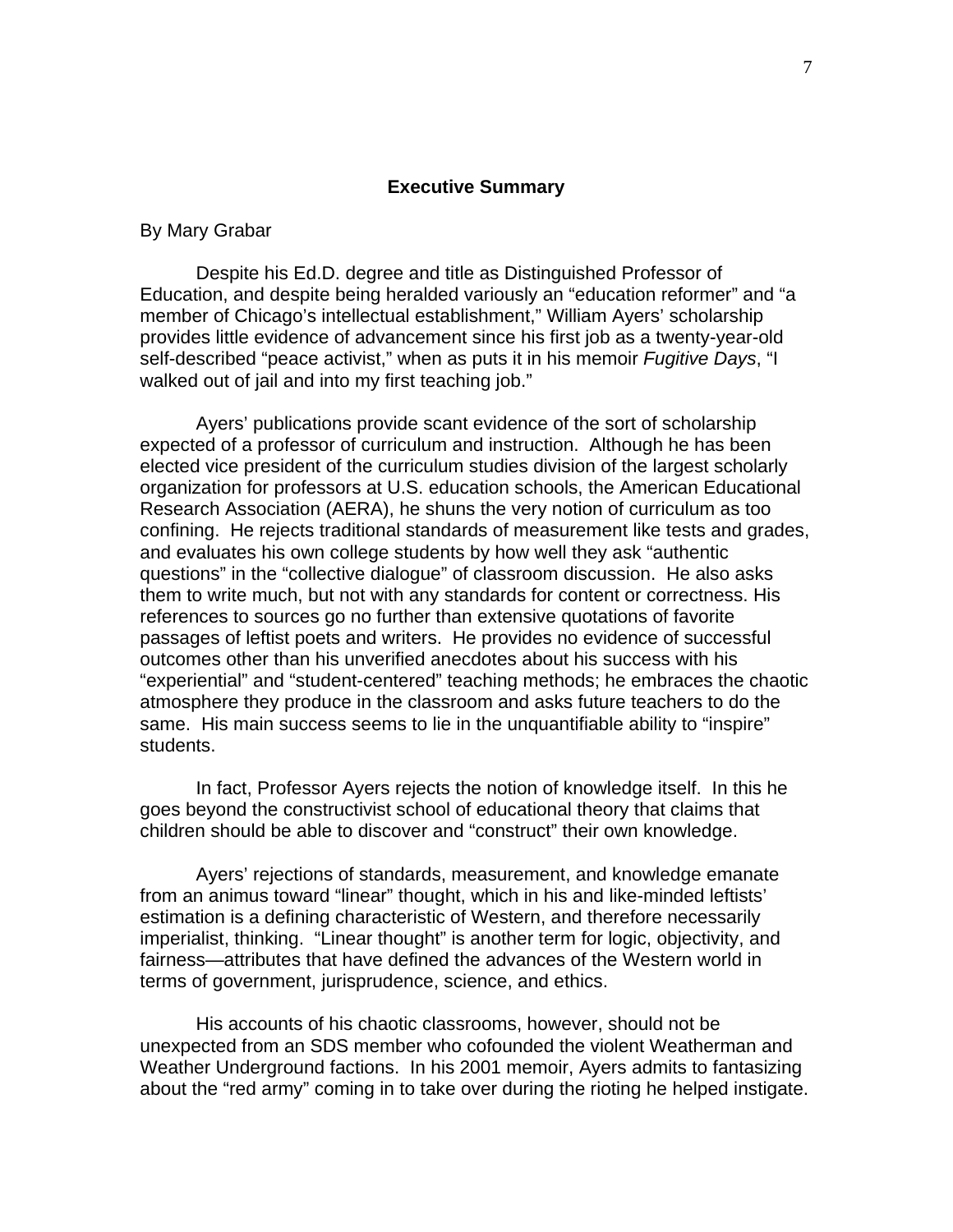But although he never says it, Ayers' teaching methodology, philosophy, and goals, are neither revolutionary in a sense of being original, nor are they innovative. In fact, they continue the Stalinist approach of infiltrating and undermining cultural and educational institutions, as described by communist defector Louis Budenz in his 1954 book, *The Techniques of Communism*. One of the primary means is "progressive education":

an attempt to get away from formal methods of teaching, and to depend on "spontaneous" activities brought about by group discussions. The child is to be freed of discipline, and the program is to be initiated by the student rather than the teacher. Competition and rewards are to be eliminated, and the character of the pupil's work is not to be a major consideration. The theory is that in this manner the child's abilities will be released.

The outcome is the same as the one Ayers celebrates in his work: chaos and confusion.

 Another point of similarity to the communist techniques described by Budenz is the use and abuse of minorities. Ayers, in his extensive discussions of classroom experiences, is careful to note the race and ethnicity of the students he "nurtures" and helps along. He provides no evidence, however, of gains in test scores, grades, or writing ability that might ensure a place for these downtrodden in college or the workforce.

 Indeed, from his descriptions of work with students one senses an emotional manipulator, one who cheats the student of the knowledge and skills his schooling should provide him, while pumping up his ego. His constant focus on race and social injustice likely induces a feeling of victimization and resentment--and certainly radicalization.

 Indeed, it is Ayers' and wife Bernardine Dohrn's goal, from a reading of their latest book, *Race Course Against White Supremacy*, to indict capitalism as inherently racist. In their opinion, a capitalist is ipso facto racist. It follows then that to overcome racism, capitalism must be destroyed. Again, true to form, they present a narrative of themselves as outside of the white racist paradigm, with vignettes about their racial sensitivity and virtues, which no capitalists can share. In fomenting feelings of racial resentment against the capitalist "system" they share the tactics of the communists described by Budenz. Race was used for creating divisions between American blacks and whites—a division that the communists nurtured as they undermined democratic efforts already underway toward equality and civil rights for blacks. The effect was to show that communists—and *only* communists—were not racist.

 Ayers' teaching leads students to the same conclusion under the cover of "social awareness," and to which students are led to believe they have come to on their own. But Ayers' citations and recommended reading material show no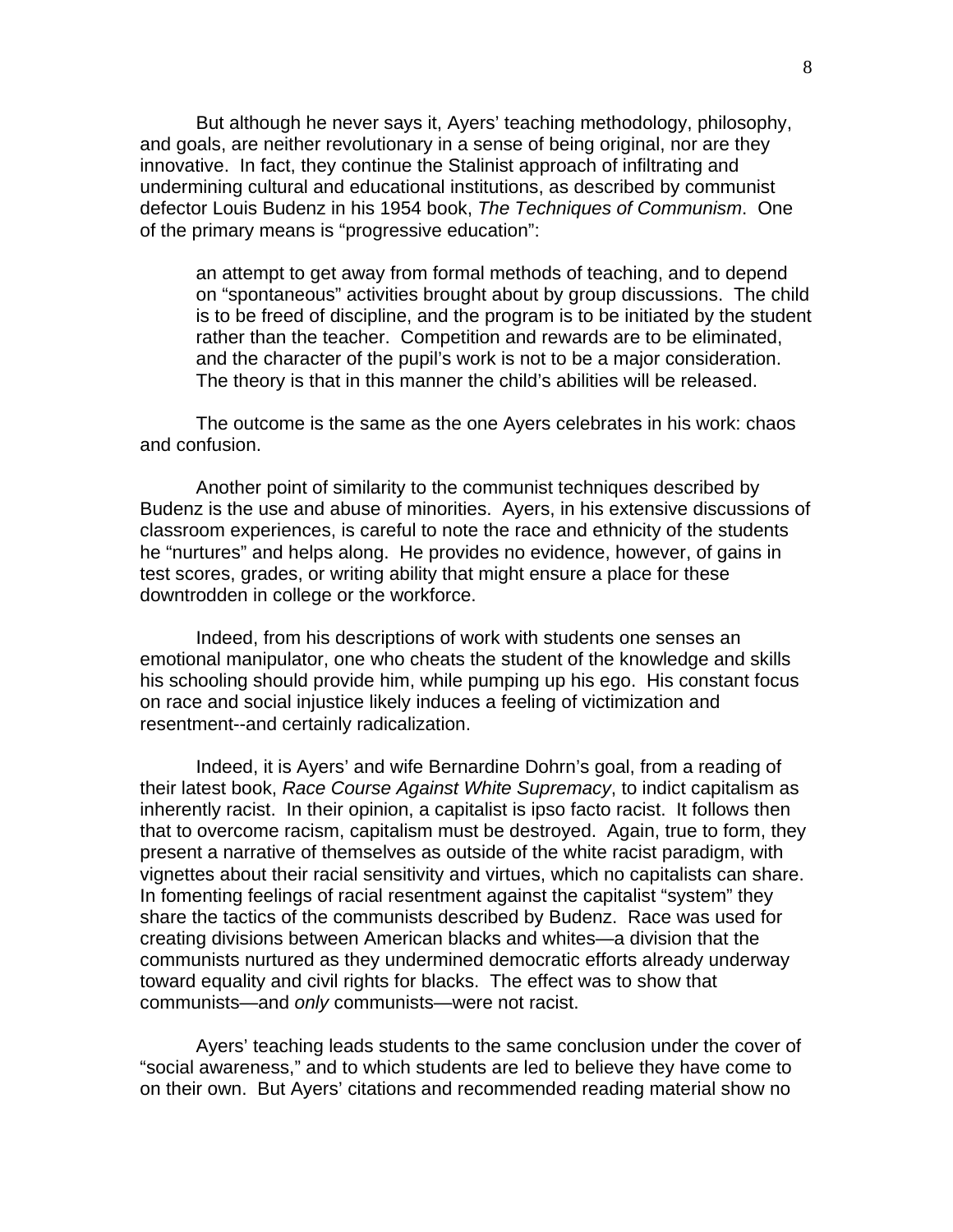serious consideration of a worldview outside of the subversive one to which he subscribes. Furthermore, his emphasis on the teacher's role as primarily provider of emotional succor and encouragement suggests emotional manipulation at play. He cheats future teachers of the skills and knowledge they need to truly help their charges.

By diverting future teachers to a constant questioning of beliefs and assumptions, and by using his position as authority figure to push radical authors who seek to undermine Western values and civilization, Ayers uses his position in the field of education to advance his original revolutionary goals. It is a method proving to be more effective than the bombs he and his radical colleagues planted. The picture of Ayers that emerges is that of a manipulative ideologue masquerading as an "educator." By all accounts, his goals remain what they were as a so-called "peace activist" involved in domestic terrorism: to bring about a communist revolution.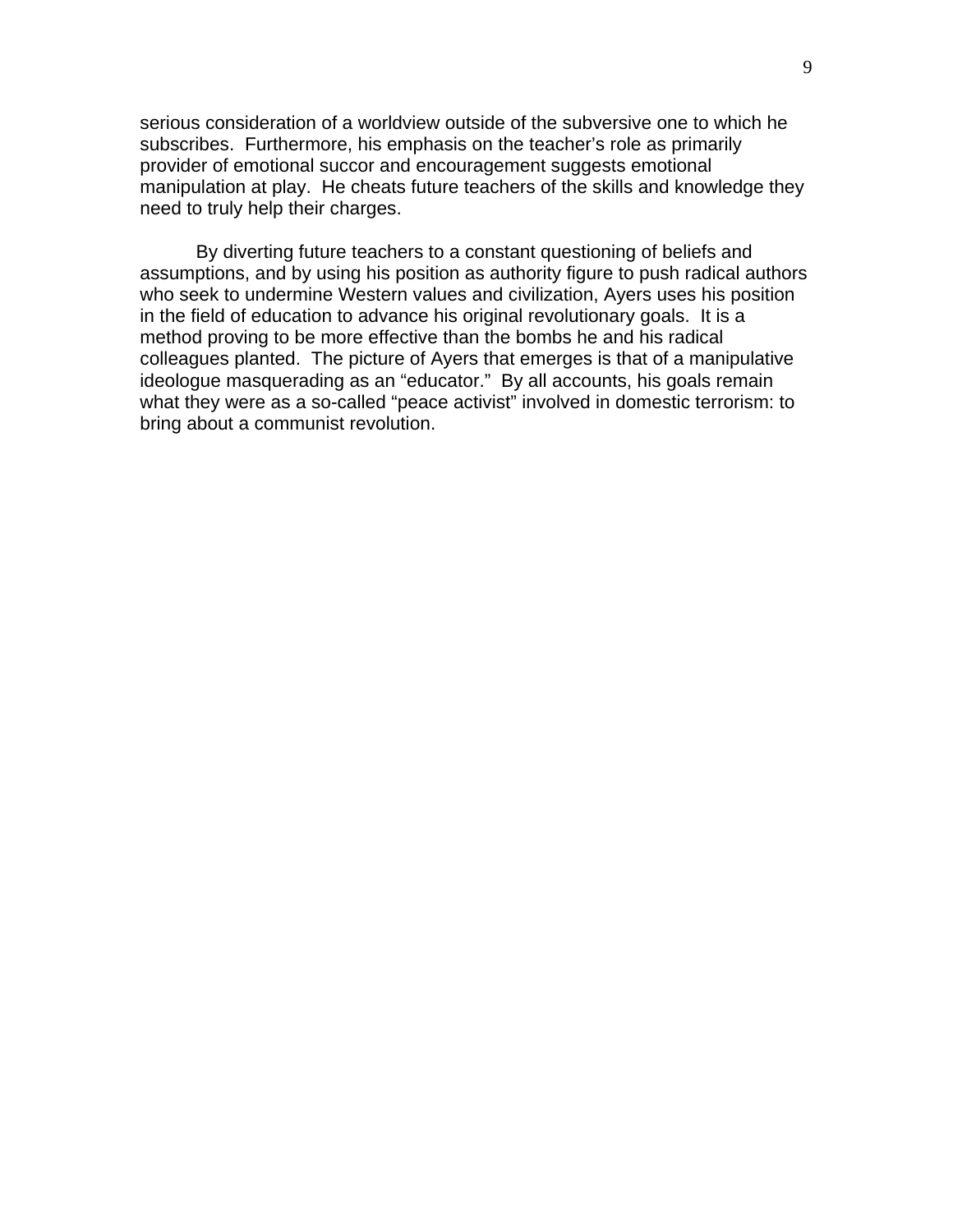## By Mary Grabar

William Ayers, Professor of Curriculum and Instruction at the University of Illinois at Chicago, has built an impressively long curriculum vitae. The sheer heft of it—at over 40 pages—would cause the layman to ponder the professor's erudition.

 The number of Ayers' publications and speaking engagements is especially impressive given the fact that Ayers did not enter graduate school until the age of 40 in 1984 and earned his Ed.D. in Curriculum and Instruction at Columbia University in 1987. That was because before 1980 he was hiding from the law for his role in planting bombs in government buildings around the country, including the Pentagon and Capitol, with Bernardine Dohrn, now his wife (Stern). Ayers got off; FBI officials were actually prosecuted and convicted for going after Ayers and his comrades, and Ayers declared that he was "Guilty as Hell" but "Free as a bird."

 However, even while Ayers and Dohrn travel around the country hawking their latest book, *Race Course Against White Supremacy,* an investigation into a 1970 police station bombing blamed on the terror couple is still under way. Former FBI informant Larry Grahwohl has consistently testified that Ayers told him that Dohrn had planted the bomb that murdered San Francisco Police Sergeant Brian V. McDonnell. Grathwohl was recently interviewed by San Francisco Inspector and homicide investigator Joseph Engler.

 Ayers seemed to be living the quiet, comfortable life of a tenured professor until he came back into the news during the presidential election in 2008. His statement to the *New York Times* in an article related to the release of his memoir, published on September 11, 2001, that he did not "regret" setting bombs, was used against then-presidential candidate Barack Obama. Their association goes back to the 1990s when Ayers hosted a party for Obama's first political run and sat with Ayers on the board of the Annenberg Challenge, an education foundation. The September 11 article was related to the publication of Ayers' memoir *Fugitive Days*, which was rereleased in 2009 with a new afterword where Ayers explains that the *Times*' account, "captured in its headline, 'No regrets for a love of explosives," is "neither my narrative nor my sentiment." Ayers charges that "the idea was seized upon by the neocon media machine. . . ." (311).

 He continues, "I'm nowadays quoted as saying, 'I don't regret setting bombs, I wish we'd set more bombs. I don't think we did enough.' I never actually said that I 'set bombs,' nor that I wished there were 'more bombs.'" Among the things he does admit regretting are "the turn to dogmatism," "macho posturing and destructive male-supremacist practices that passed for leadership," and "the deaths of our beloved comrades" (311).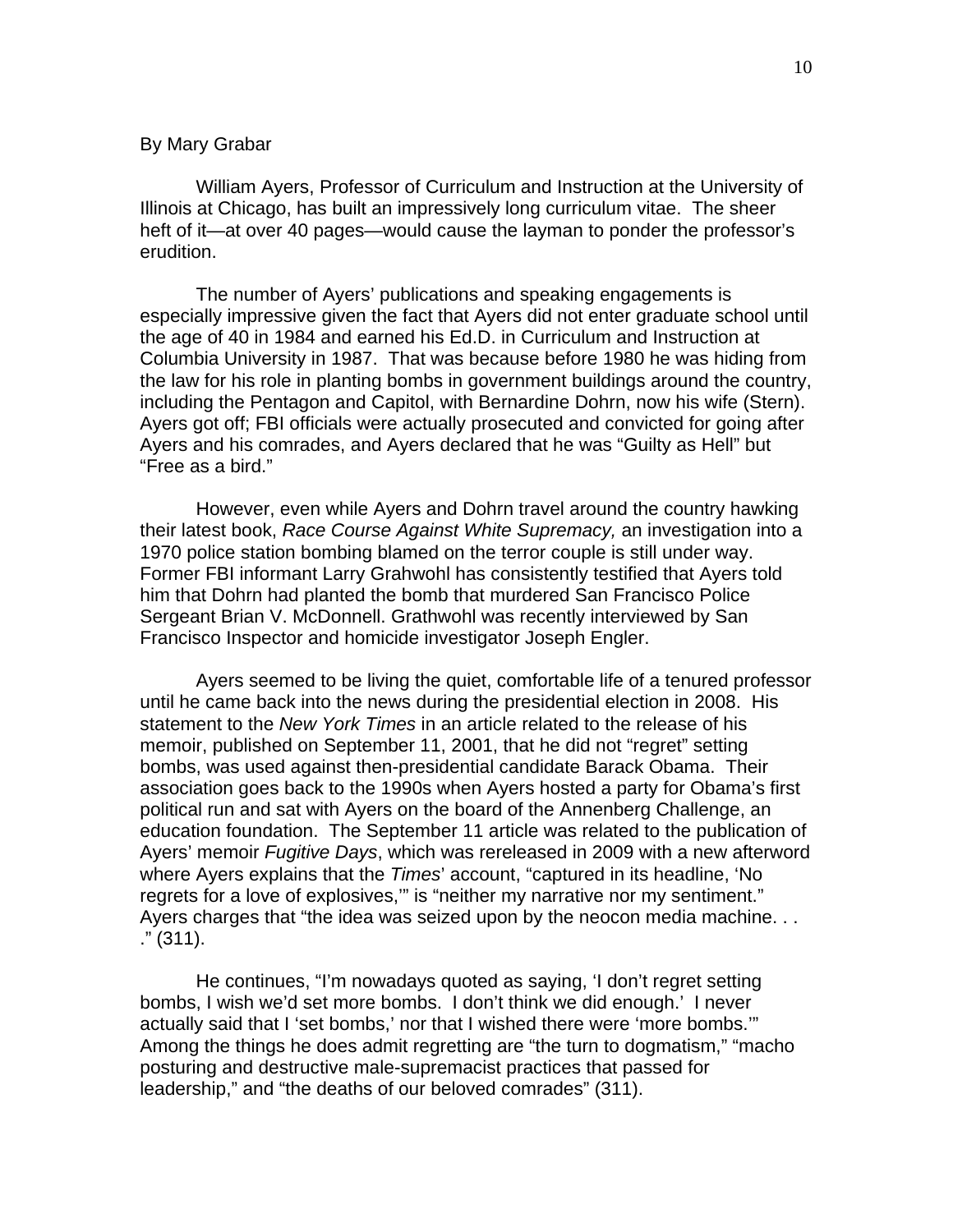The memoir drew charges from some reviewers of revisionist history, but although Ayers remained out of the spotlight during the presidential campaign, he has since then gone on the public lecture circuit at high schools, colleges, and civic organizations. He publicly defended University of Colorado colleague "ethnic studies" professor Ward Churchill in fighting his dismissal. The jury found that Churchill had been wrongfully fired for expressing his views in a September 2001 article calling the 9/11 victims "little Eichmanns," among other things. While Boston College had to cancel Ayers' March 30 speech, on April 24, he did speak at Brandeis University. Ayers was featured speaker at the Human Rights Festival on May 2, 2009, in the college town of Athens, Georgia. He addressed the Kiwanis Club in Elgin, Illinois, on May 12, 2009 (Krosel). This came after the cancellation of Ayers' talk at nearby Naperville North High School and then at Anderson's Bookshop in Naperville, Illinois, due to outcry from the community (Hitzeman). The Kiwanis does not pay for speakers, but Ayers is usually "offered" \$7,500 plus expenses by universities for his speeches, according to his booking agency, Evil Twin.

But security costs have made his visits prohibitive. That was the reason given by Georgia Southern University for the cancellation of Ayers' speech in March. Like students at other campuses, some students protested the use of their student fees to pay for the founder of the SDS splinter group, the Weatherman, that committed acts of terrorism.

Georgia Southern senior Lance Sullivan's statement to the student newspaper *The George-Anne Daily* expresses a commonly held assumption: "'Ayers may be a respected professor and author to some people now, but that doesn't excuse the horrible acts he has committed in the past'" (Oshinubi). Reporters, too, take at face value Ayers' advanced degrees as evidence of his academic legitimacy. Ayers is referred to as a "low-key academic" (Aued), "education professor" (Nierstadt), or "education reformer" (Repka). He was recently elected vice president of the curriculum studies division in the top scholarly organization for professors at U.S. education schools, the American Educational Research Association (AERA), which claims 25,000 members. According to Charlotte Allen of *The Weekly Standard*, Ayers served on "no fewer than seven panels and events" for the 14,000 members gathered at the annual meeting in April 2009. Although his public speaking engagement at Georgia Southern was cancelled, in the past, Ayers has traveled from the Midwest to this Georgia campus as a guest speaker in the College of Education and to serve on doctoral committees. Ayers does the speaking circuit for conferences like the Council for American Studies Education, where he is touted as a "leader in the educational reform movements for over forty years" ("Get to Know"). When he was about to address future teachers and education professionals at Pennsylvania's Millersville University on March 19, the news report referred to him as "a member of Chicago's intellectual establishment" ("Students Divided"). The commonplace gets repeated on cable news programs. In October,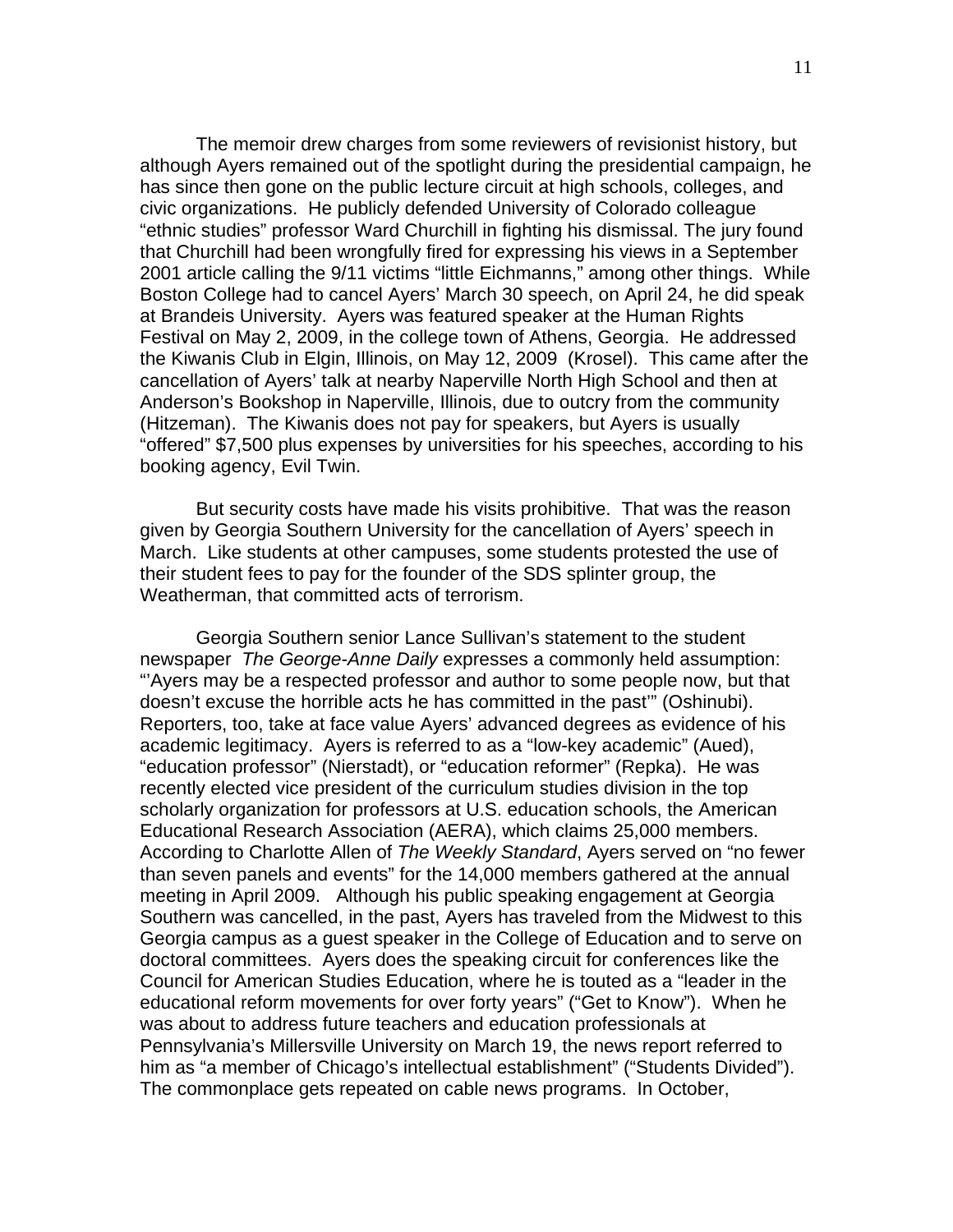Nebraska Governor Dave Heineman told Greta van Susteren that Ayers had been invited by the college of education for his expertise on urban education.

#### **An Expert on What?**

 Ayers' "expertise" is not questioned very often, although it is available for scrutiny in a daunting list of books and articles. But his column in the January 3, 2009, Huffington Post, on the proposed new education secretary provides a good overview of his teaching philosophy. After offering his own choice for Secretary of Education (Linda Darling-Hammond), as well as other cabinet members (Secretary of State: Noam Chomsky, Attorney General: Bernardine Dohrn), Ayers encourages readers to make the best of the choice of nominee Arne Duncan by getting "active." His encouragement comes by reminding readers of the difference between education in a "democracy" and in a "dictatorship or a monarchy." Leaping between the similarities between "fascist Germany," "communist Albania," and "medieval Saudi Arabia" with the fact that in each regime school leaders all agreed "that students should behave well, stay away from drugs and crime, do their homework, study hard and master the subject matters," he goes on to describe the distinctiveness of an "education in a democracy": "a commitment to a particularly precious and fragile ideal, and that is a belief that the fullest development of all is the necessary condition for the full development of each; conversely, the fullest development of each is necessary for the full development of all."

 One would expect then an explanation of what this "full development" would entail. But instead, we get the following passage:

Democracy, after all, is geared toward participation and engagement, and it's based on a common faith: every human being is of infinite and incalculable value, each a unique intellectual, emotional, physical, spiritual, and creative force. Every human being is born free and equal in dignity and rights, each is endowed with reason and conscience, and deserves, then, a sense of solidarity, brotherhood and sisterhood, recognition and respect.

One expects specifics after such pronouncements, perhaps a discussion of the foundations behind the idea of being born free and "equal in dignity and rights." Perhaps Professor Ayers is thinking of the Declaration of Independence? That each is endowed with "reason and conscience" stirs up ideas about natural law, the ancient Greeks, the church fathers, and the American founding fathers. The word "solidarity," though, invokes ideas about socialism, or perhaps, the antisocialist movement of communist Poland.

 But Professor Ayers says no more about this point and leaps to the next proclamation: "We want our students to be able to think for themselves, to make judgments based on evidence and argument, to develop minds of their own."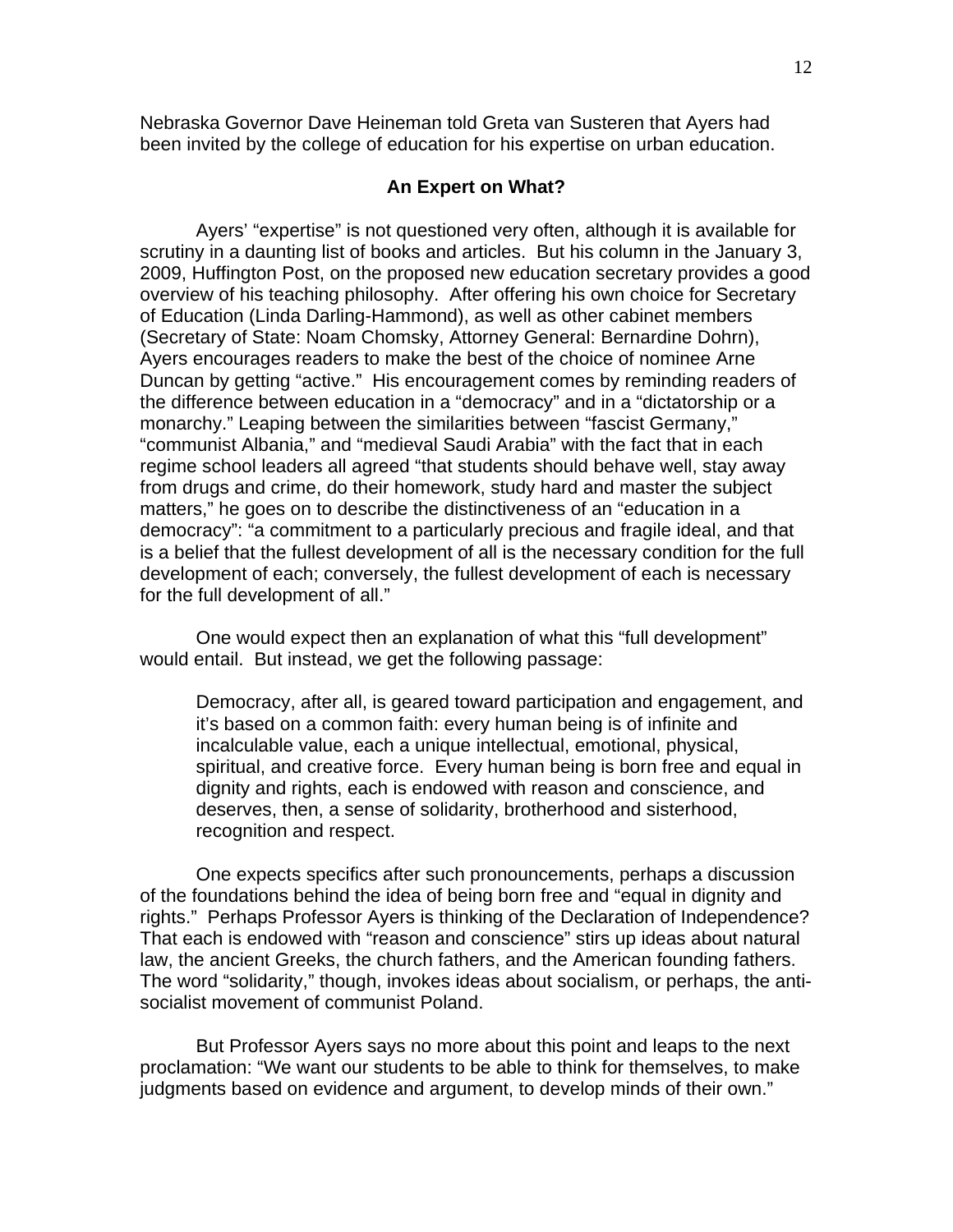Indeed, all well and good, says this teacher to herself. Too much emphasis is placed on emotion rather than "evidence," and our schools no longer teach enough argumentation, logic, and the importance of reasoned debate supported with "evidence."

# **An Esoteric Approach**

 But as in Ayers' oeuvre, here in this essay, one will not see a promotion of teaching such old-fashioned subjects. Instead, what follows in Ayers' recitation is: "We want [students] to ask fundamental questions—Who in the world am I? How did I get here and where am I going? What in the world are my choices? How in the world shall I proceed?---and to pursue answers wherever they might take them."

 Such questions might be posed in a graduate seminar on existential philosophy, but this education professor advocates such open-ended questions for the first-grader. And he does so over and over in his books and articles.

 And in spite of his bone thrown to the idea of subject matter, Ayers virtually never deals with the knowledge and skills students should obtain through their educations. Rather, there is this faith that, left to their own devices, children will gravitate toward the right sources of knowledge and absorb them. Ayers says nothing about the teaching of such subjects as history, math, or English. If there is any direction for students it is towards open-ended personal or social questions.

 Even his own education courses, by description in his books and one syllabus found online (a Freedom of Information Act request to obtain other syllabi was denied), the subject matter is open-ended, and a distrust of testing for education majors displayed by a demonstration of feeling through classroom conversation and informal writing of impressions. In fact, Ayers distrusts syllabi and opts instead for stories. In his 2004 book, *Teaching toward Freedom*, he cites Toni Morrison among a pantheon of leftist writers as inspiration for the aspiring teacher. (He fills pages and pages with passages from his favorite writers.) He retells a folktale Morrison related in her 1993 Nobel Prize acceptance speech, about children mocking a blind old woman presumed to be clairvoyant. In response to their question to her about whether a bird they hold in their hand is dead or alive, the old woman replies that she knows that it is in their hands (52-53) and thus becomes the model teacher:

Her students are mocking her limits, but she turns the provocation around. She tells the young people that their lives are in their own hands, and that they have the power to shape or destroy beyond anything she can or will do. . . . she will not pontificate or posture or pretend an authority she does not want or need, and indeed, does not have. Her patient witnessing eventually calls out their own voices, for she knows something that they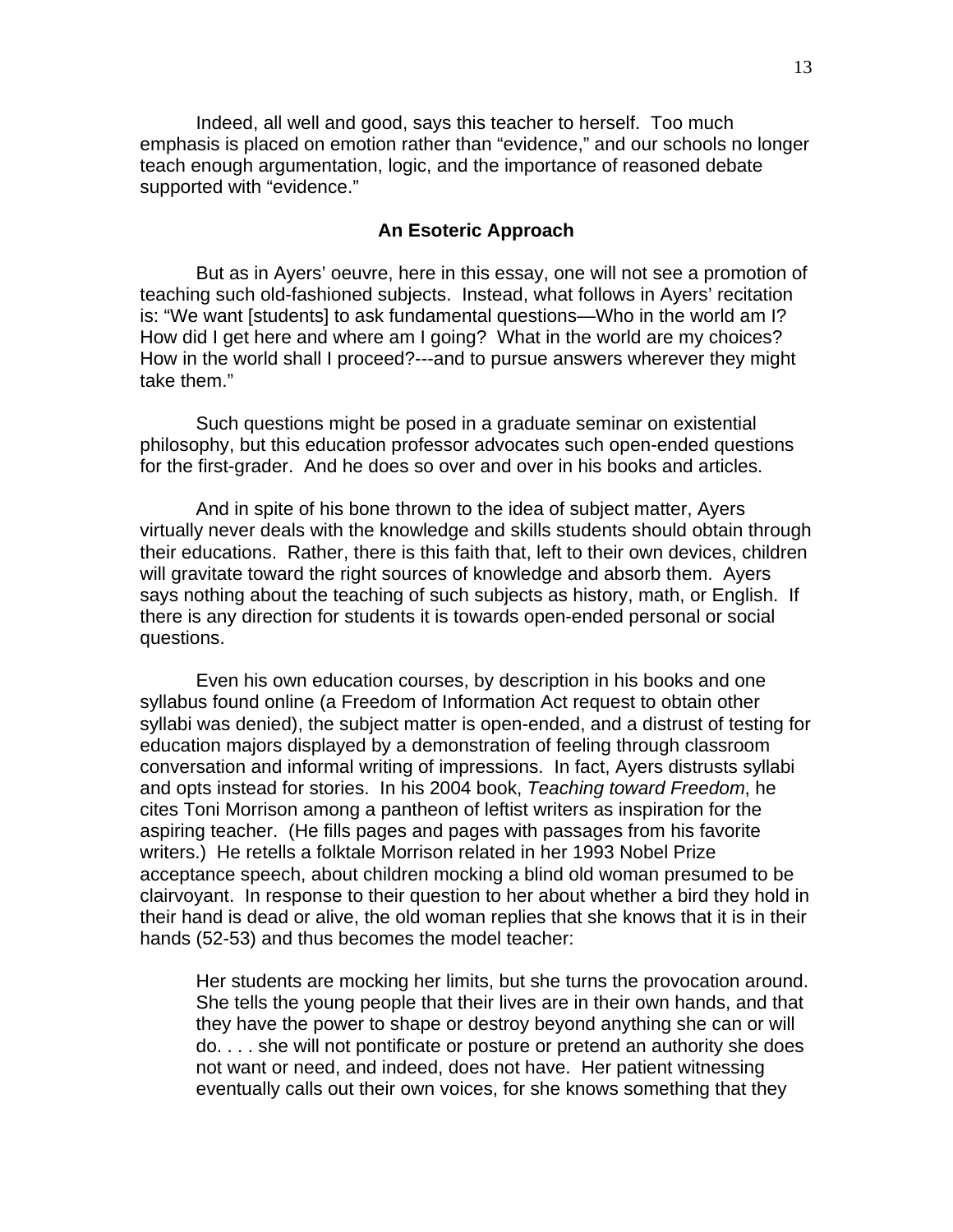must learn—there is no master narrative that settles things once and for all. There is no lesson or syllabus or course that contains the answers. Rather there are voyages, and always more fundamental questions to pursue. (53-54)

In fact, in one of the rare moments that Ayers takes to discuss specific curricula, he chooses to focus on former Secretary of Education and head of the National Endowment for the Humanities Bill Bennett.Ayers condemns the virtues Bennett lists in his *Book of Virtues:* "self-discipline, compassion, responsibility, friendship, work, courage, perseverance, honesty, loyalty, faith" for their "ideological cast in Bennett's embrace." He faults Bennett for his failure to embrace instead the virtues of "solidarity . . . thoughtfulness, integrity, passion, generosity, curiosity, humor, social commitment." Ayers also faults him for failing to include authors like Marx, Herman Melville, B. Traven, or Charles Dickens in his recommended list (*Teaching* 22). Presumably there is no "ideological cast" in Ayers' recitation of his own objectives such as promoting "social commitment" and "Marx."

#### **Students Become Teachers**

 But such points of difference in curriculums and stated goals form a tiny part of Ayers' writing on pedagogy. What Ayers objects to is that for Bennett, and traditionalists like him, "youngsters remain passive recipients rather than active co-constructors of values" (*Teaching* 23). Although Ayers repeatedly claims to have developed his theories from "experience" in the classroom, descriptions of such "experiences" revolve around the anecdotal account of Ayers himself drawing out and inspiring a disadvantaged child.

 Such open-endedness leaves little in terms of a paper trail. Technically, Ayers cannot be pinned down as promoting Marx. The virtues he promotes - like integrity and curiosity -- likely appeal to today's parents who probably would like to have their youngsters develop into creative and caring individuals. Ayers taps into the zeitgeist of contemporary child-rearing and educational theory.

 Still, one would expect that he would offer some direction for future teachers, and the syllabus that was found online, for a Spring 2006 course called "Curriculum Instruction & Evaluation: Advanced Studies in Qualitative Research Methods" by its name would seem to promise rigorous study. But at 14 pages, it gives precious little information on specific knowledge to be learned about "qualitative research methods."

 Ayers begins by reprinting a poem to Gwendolyn Brooks written by one of her students. Ayers' own analysis follows on its heels: "There's a dissent in this poem that mirrors the life and work of Gwendolyn Brooks—a refusal of received wisdom, a challenge to the policing proclivities of research and the social sciences, and an invitation to a possible way forward" (2). Indeed, this course on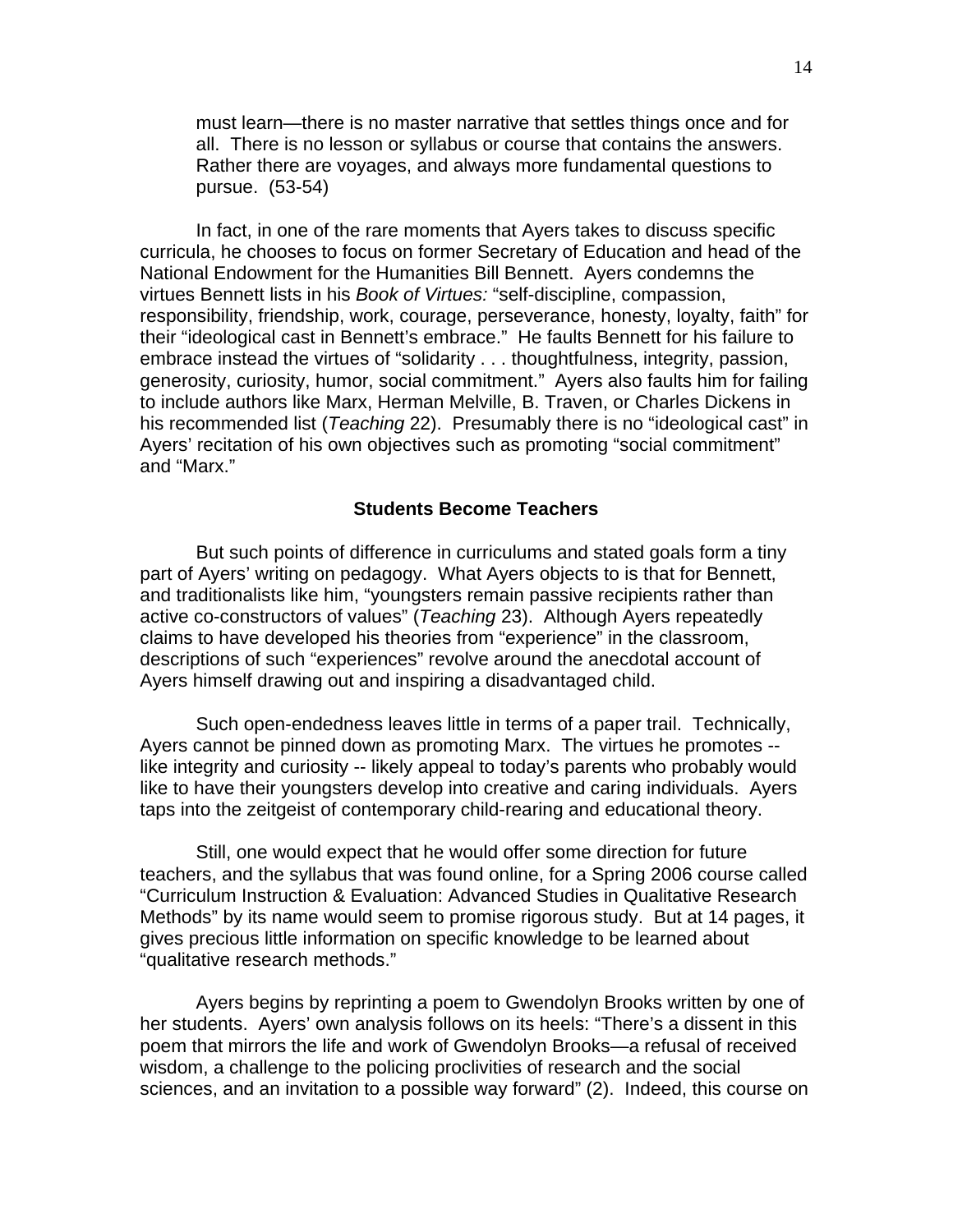"research methods" will not only "challenge" but reject factual research and methodology for its ominous "policing proclivities."

 Unlike traditional syllabi that provide a schedule for readings, homework, due dates for papers, and test dates, Ayers' syllabus contains a page with general reading assignments, the first of which is to read by the second week two of Ayers' books, *The Good Preschool Teacher* and *A Kind and Just Parent*. Students are advised to be prepared to ask in class such questions as "What are the purposes of research?" "What is the nature of knowledge?" "Is research neutral?" "Who does research serve?" "Can it be linked to advocacy?" "Should it be?" The remaining six reading assignments have gradually fewer specific details assigned to them.

 There is no mention of exams or research papers with specified page lengths. But much journal-type writing is required. Grades are determined in the following way:

If you attend class, read and write every week, and ask authentic questions you will receive a splendid grade. You don't have to write brilliantly but you have to write. Your presence in class every week is REQUIRED—missing class destroys the collective dialogue and weakens the learning community. (8)

Students seem to be evaluated on the very subjective criterion of "authenticity." This leaves evaluation entirely in the hands of the professor who asks such questions: Does the student have the right attitudes? How well does she participate in the "collective dialogue" in the "learning community"?

#### **Quoting Himself**

Within the syllabus, Ayers' homilies to students echo the themes of his books and provide guideposts to "authenticity." "Doing qualitative research," Ayers tells his student, "is in the first place an act of intelligence and creativity. . . That makes doing qualitative research risky, intimidating, and awesome as well" (6). What qualitative research is *not* is evidence of traditional "'scientific curiosity,'" which in Ayers' estimation were attributes of "conquerors" and "masters" of the West. "This class," he says, "will ask you to use your intelligence and creativity, your critical mind and ethical heart" and ignore "procedure," "technique" and "set of techniques that are orderly, efficient, and pretested that will allow you to distance yourself from the phenomenon under study or from the process of inquiry itself" (6).

Qualitative research *is,* however,

interpretive in several senses—its substantive focus is on meaning for actors in their own lifeworlds (the interpretations of informants)--it is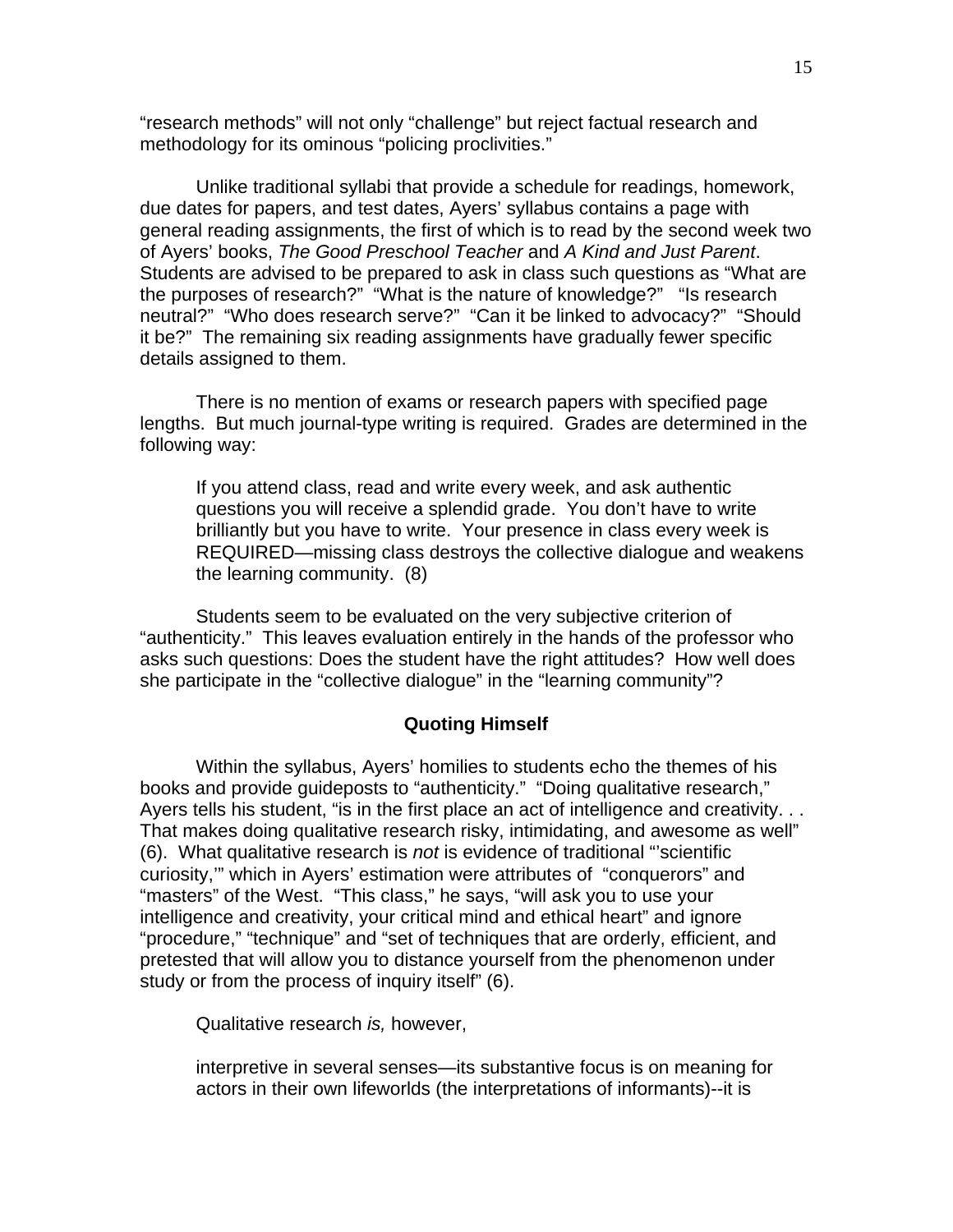conducted by someone who must struggle to render the meanings of others for an audience (the interpretation of the researcher); it is received by an audience trying to understand the researcher's interpretations of the participants' interpretations of a given social or cultural world (the interpretation of the reader). (6)

Perhaps sensing that the education major is overwhelmed at this point, Ayers goes on encouragingly, giving support for the challenge: "Keeping this straight is itself a challenge, but the point is that qualitative research is *shamelessly*  interpretive. And its substantive core is this: *meaning for human beings in situations.*" All this is said straight-faced and repeated straight-faced, one imagines, in front of a classroom of young, idealistic future teachers.

But Ayers' encouragement in the "challenge" and "struggle" reflects the narrative he writes for himself both as a teacher in his several books on teaching and in his memoir *Fugitive Days.* There he presents himself as the prescient middle child of a middle-class family (downplaying his family's wealth) who can see beyond the "niceness" and normalcy of the 1950s and straight into the heart of darkness and conformity. His boyhood love of firecrackers foreshadows his desire to end the imperialistic Vietnam War by bombing "the bombers," like the Pentagon (*Fugitive Days* 152). But whether it's in the description of protesting, setting bombs, or drawing out the creativity of minority children in the classroom, the undertaking is a "journey" or "exploration" or "struggle."

Another memoir, *To Teach: The Journey of a Teacher*, a bestseller among education textbooks, is scheduled to be made into a graphic novel (Reid). *To Teach* opens:

Much of what I know of teaching is tentative, contingent, and uncertain. I learned it by living it, by doing it, and so what I know is necessarily ragged and rough and unfinished. As with any journey, it can seem neat and certain, even painless, looking backward. On the road, looking forward, there is nothing easy or obvious about it. It is hard, grinding, difficult work. (xi)

Again, Ayers sees the enterprise as "collective." A "conversation" with students and families "allows me to glimpse something of the depth of this enterprise, to unearth the intellectual and ethical implications beneath the surface" (xi).

It is an enterprise and journey, however, without any markers of grades or advancement, just as there is no curriculum. But no curriculum, it is implied, could ever chart or capture the magnitude of the enterprise. Instead, Ayers gives the impression that he goes by his intuition, through his own natural genius for connecting and nurturing. The animus toward objective measurements like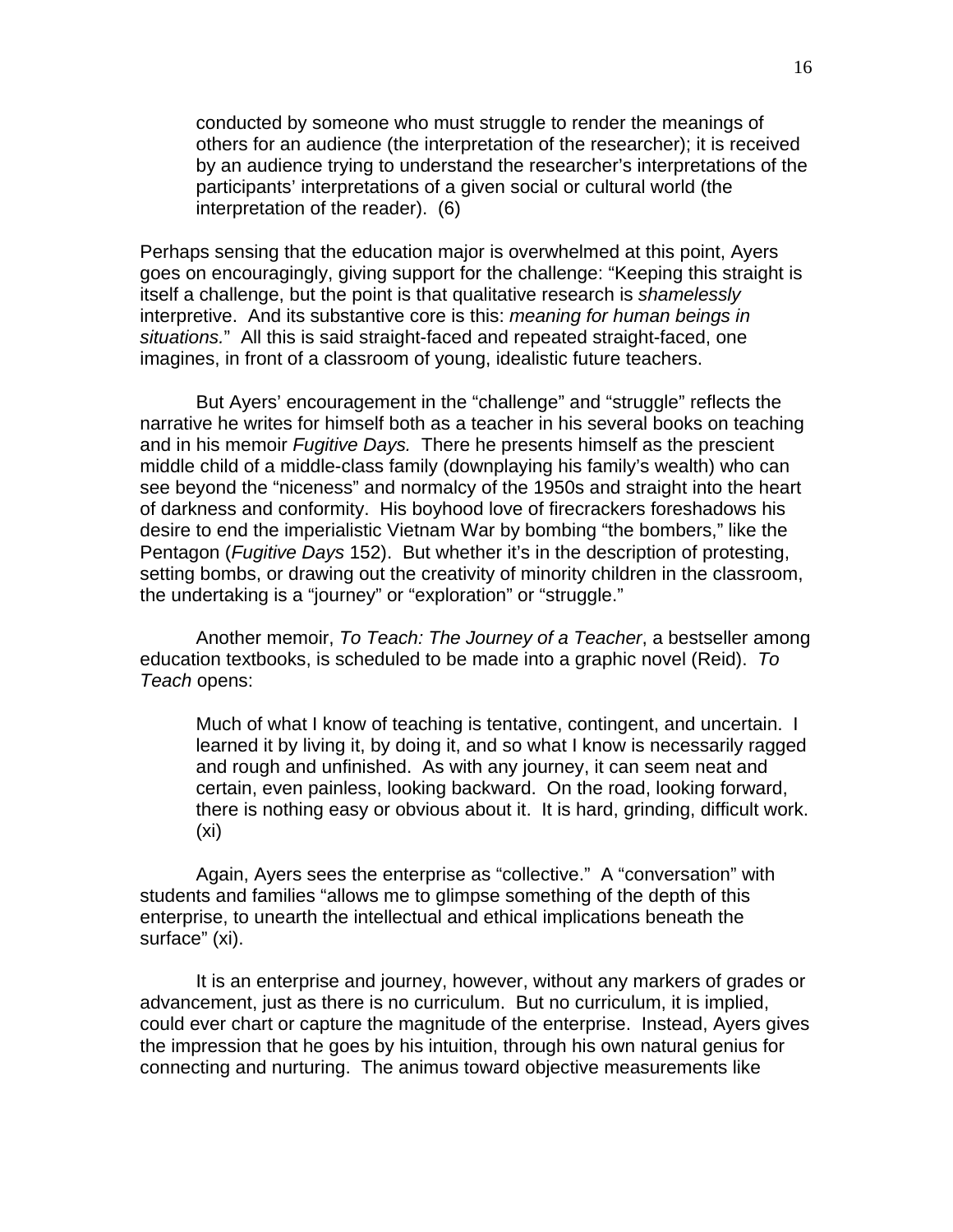grades and standards—and, indeed, objectivity itself—is displayed in this book and others.

*To Teach* repeats the premise of Ayers' latest book back to his first book: that American culture is imperialist and racist. The role of the teacher then necessarily must involve fighting the "system." The searcher must provide the inspiration, support, and succor to help children, especially those of color, who are victims, to overcome the "system." But the advice is exhortatory and not strategic: "Teaching is instructing, advising, counseling, organizing, assessing, guiding, goading, showing, managing, modeling, coaching, disciplining, prodding, preaching, persuading, proselytizing, listening, interacting, nursing, and inspiring" (4-5) and "[Teaching] requires more judgement and energy and intensity than, on some days, seems humanly possible. Teaching is spectacularly unlimited" (5). To Ayers, "becoming an outstanding teacher is an heroic quest: One must navigate turbulent and troubled waters, overcome a seemingly endless sea of obstacle, and face danger and challenge (often alone), on the way toward an uncertain reward. Teaching is not for the weak or the faint-hearted; courage and imagination are needed. . . ." (10).

 It is this goal "to shape and touch the future" (5 *To Teach*) that makes the sacrifice worthwhile. This is what inspired the twenty-year-old from a comfortable Chicago family to go into teaching in 1965. Ayers' career began at an alternative, Children's Community school in Ann Arbor, Michigan, "a small school with large purposes: a school that, we hoped, would change the world" (7).

 In his memoir, this event comes after a gestalt moment of certainty about the Vietnam War: "I had only glimpsed the terrible wrongdoings and crimes in Viet Nam, the things we needed to stop. I knew the history in fragments, mostly from the Fact Sheet [from a teach-in], but some things were certain. Everyone could see that the American war was being fought in a peasant nation 10,000 miles away. . . . The U.S. bombed North Viet Nam from the air, but North Vietnam would never bomb the U.S." He describes it as an injustice on the order of seeing the rape of an old foreign woman (*Fugitive Days* 64-65). His time in jail is filled with lessons learned from cellmates (often of color and disadvantaged) and described with the confidence of one who knows that bond will soon be met, for the daring enterprise far from his parents' "nice" suburban home. By the time he was twenty, Ayers was a "full-time peace activist, and soon a full-time freedom school teacher as well." He then began his career in education: "I walked out of jail and into my first teaching job" (78).

 Ayers, who is forthcoming about his sexual exploits of those days ("smashing monogamy" with his comrades), describes the three mothers who had founded the Children's Community in "a shabby church basement" in Ann Arbor. They shared his alarm at the segregation and regimentation of the public schools (78), and "each was wrapped in a sweet settled beauty and carried a kind of sexual confidence I'd rarely seen before. They flirted easily, joked often,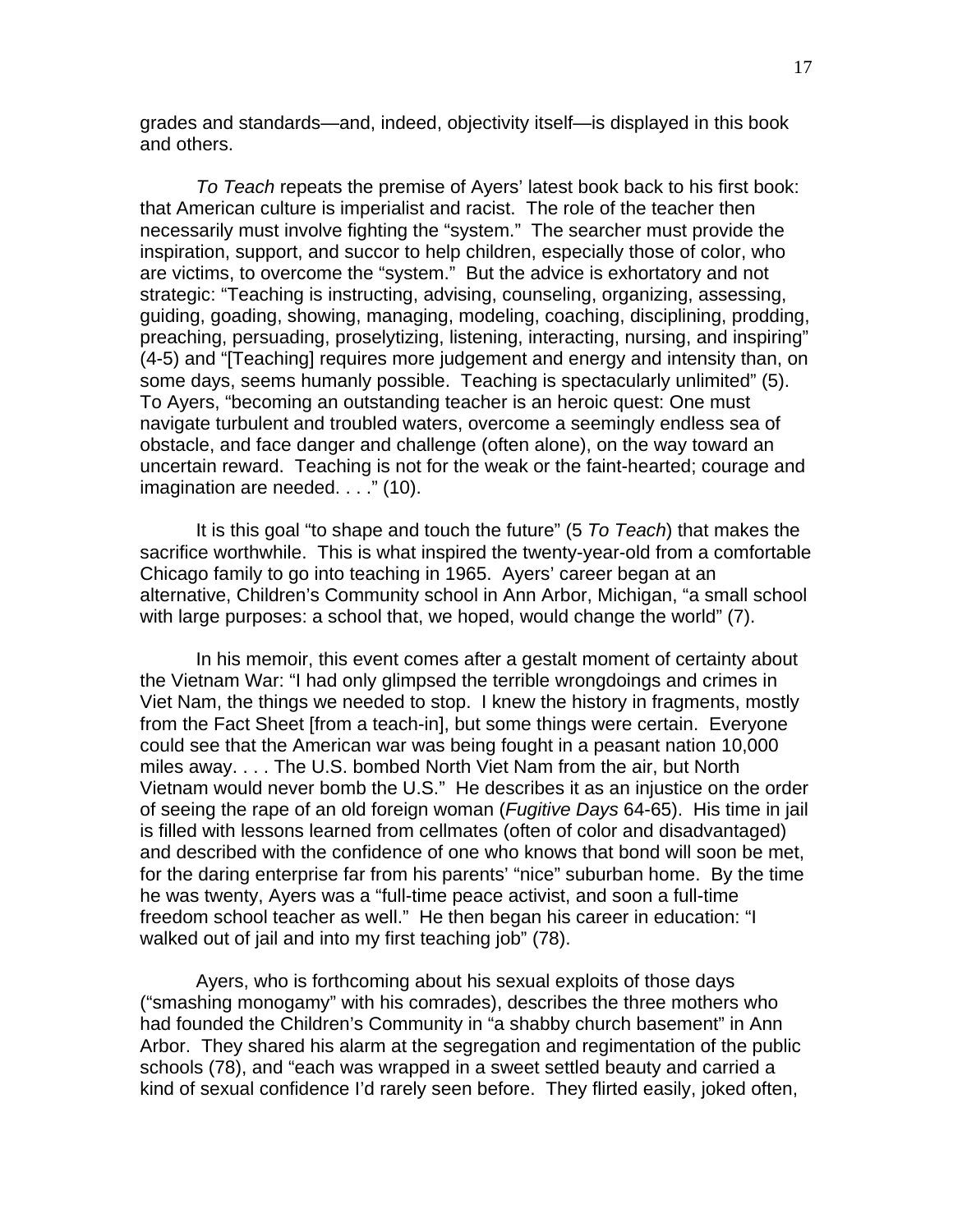and touched freely" (79). School days are filled with hands-on activities and field trips "everywhere and anywhere: the bakery, the farmers' market, the Ford assembly line, Motown Records, the apple orchard" (80). Trips, including one to visit a child's uncle in jail, "became a big-letter statement about the centrality of firsthand experience as adventure and investigation and learning" (80). They "wanted the kids to think, to be bold and adventurous" (80).

The atmosphere of the school that he walked into and would shortly direct was most days "pockets of calm, eclectic projects and fleeting efforts in every corner, laughter and tears and a current of wildness that could ignite in a heartbeat, sending a rollicking handful of roughnecks harum-scarum around the room" (79). The peace activist feels at home in this environment that rejects the "Calvinism" of traditional schools and follows the philosophy of Rousseau, that "kids are naturally good and will blossom beautifully if raised in freedom" (79-80). As for the "wildest kids in their fullest eruptions," "I mostly held on until the storm passed. I figure that love itself would make it all turn out OK in the end" (80).

### **Same Old, Same Old**

The philosophy of 1965 informs the Ayers pedagogy today. He still emphasizes "experience-based education" in his books. He still views each school as "a potent model of freedom and racial integration" that would impact "all of society" (*To Teach* 7). "We thought of ourselves as an insurgent, experimental counter-institution; one part of a larger movement for social change," Ayers reflects (7) in the book for future teachers.

 The task is huge, of course, and requires great sacrifice on the part of teachers. They are asked to make huge financial and personal sacrifices in Ayers' estimation: "Teachers are asked hundreds, perhaps thousands of times why they choose teaching. The question often means: 'Why teach, when you could do something more profitable? [sic] 'Why teach, since teaching is beneath your skill and intelligence?'" (5). The future teacher who is likely to be at the bottom half of her graduating class (according to statistics) feels herself inspired and on a quest.

 Ayers has a particular talent for filling up pages with repetitions of such sentences, and he continues on in this inspirational manner, and gives a recitation of the practical disadvantages of teaching with salaries less than a number of other professions, low status (associated with sexism), and difficult situations (6). Again, no statistics are given. If they were, they would contradict his heroic thesis, and would include facts like relative high pay in proportion to education and abilities, almost unparalleled job security through tenure and unionization, and "difficult situations" brought on precisely by the lax disciplinary techniques promoted by Ayers and like-minded educators who dominate the field.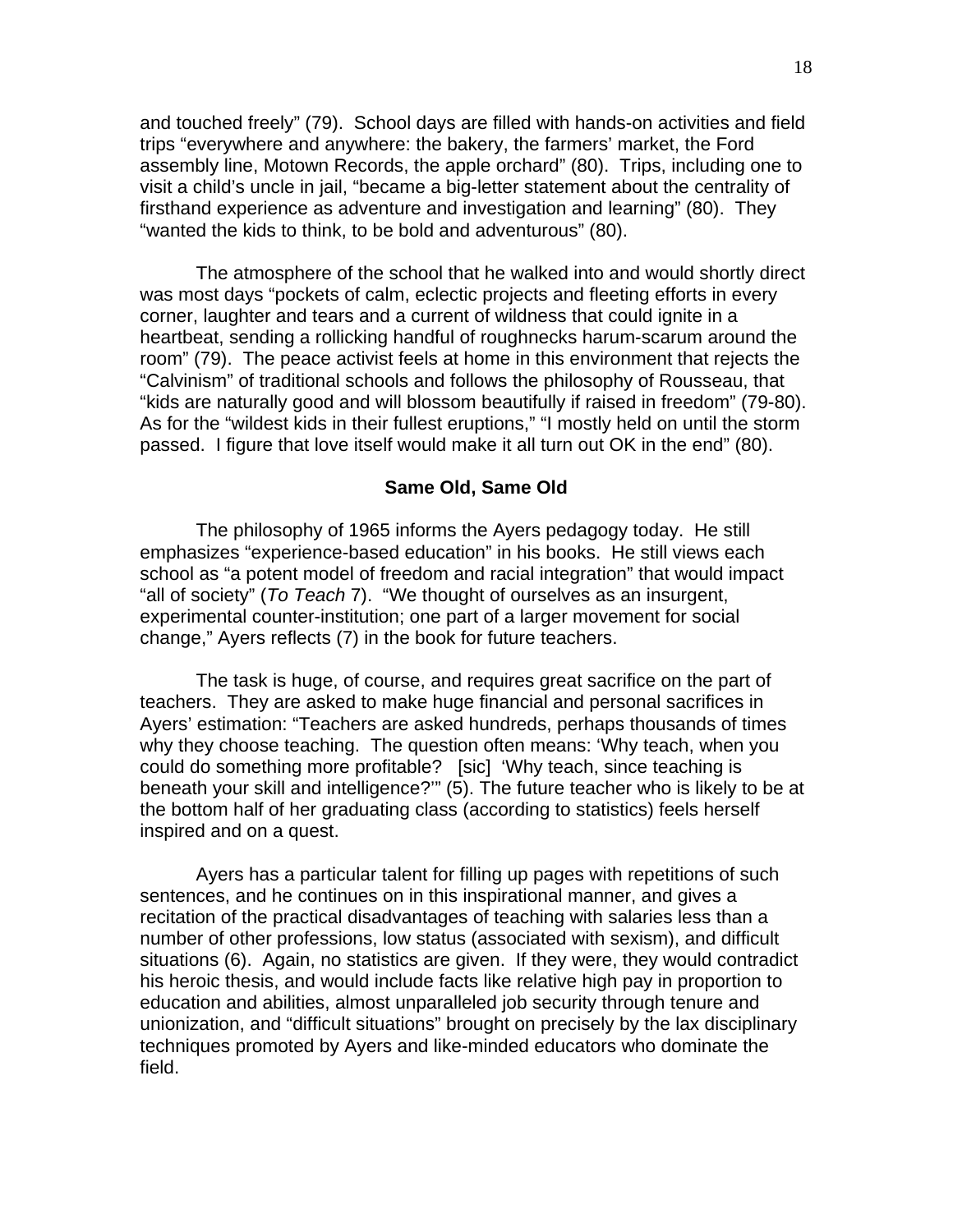Although Ayers does not provide evidence about the outcomes of his teaching approach in any of his books (preempting them with the rejection of quantification), he nonetheless feels confident about exploding what he sees as ten "myths" about teaching. These myths "are available in every film about teaching, in all the popular literature, and in the common sense passed across the generations" (*To Teach* 11).

 The first piece of advice to explode is Myth #1: "Good Classroom Management is an Essential First Step Toward Becoming a Good Teacher [*sic*]." Ayers advises future teachers to give up order in the classroom. Ayers clearly advocates group work—the not quite original, but currently fashionable, pedagogical approach where the teacher plays the "guide on the side" and the not the old "sage on the stage"—but offers no specific means for doing so. Instead he offers a critique that is aimed at a larger set of values. Good classroom management is a myth, Ayers claims, because of "(1) its linearity—the assumption that classroom management precedes teaching in time and (2) its insularity—the notion that classroom management can sensibly be understood as an event separated from the whole of teaching" (*To Teach* 11). One must assume then that the teacher faced with a roomful of loud and restless children can rely on her intuition and empathy in order to direct them towards groups that will magically learn something. But both of Ayers' points are nonsensical, obviously. Point 1 rests on the assumption that children can learn in unmanaged classrooms, and vaguely and wrongly indicts and attacks "linearity." We can imagine the undergraduate skimming over point 2 that makes no sense but impressed nonetheless by its diction that suggests a holistic approach. Ayers further indicts the myth of classroom management as representing "the triumph of narrow behaviorism and manipulation over teaching as a moral craft" (11).

 Indeed, teaching is elevated to a moral mission, on the level, as we have seen, of transforming society. It follows then that the idea that "Teachers Learn to Teach in Colleges of Education" would prove to be another myth, number 2. Many would agree that most education classes are of little use, but Ayers' claim of learning on the job (which should eliminate all need for colleges of education, Ayers' bread and butter) is elevated into a moral mission: "reflection should be structured into the teaching day, and should be conducted with peers, and with more experienced people who can act as coaches or guides, and can direct a probingly critical eye at every detail of school life. The complexity of real teaching can then be grasped and the intellectual and ethical heart of teaching can be kept in its center" (12). Apparently, such "complexity" is an existential quality that cannot be further described.

 Little is said about Myth 3, "Good Teachers Make Learning Fun." Fun is fine, according to Ayers, but learning is other things as well: it's "engaging, engrossing, amazing, disorienting, involving, and often deeply pleasurable" (13).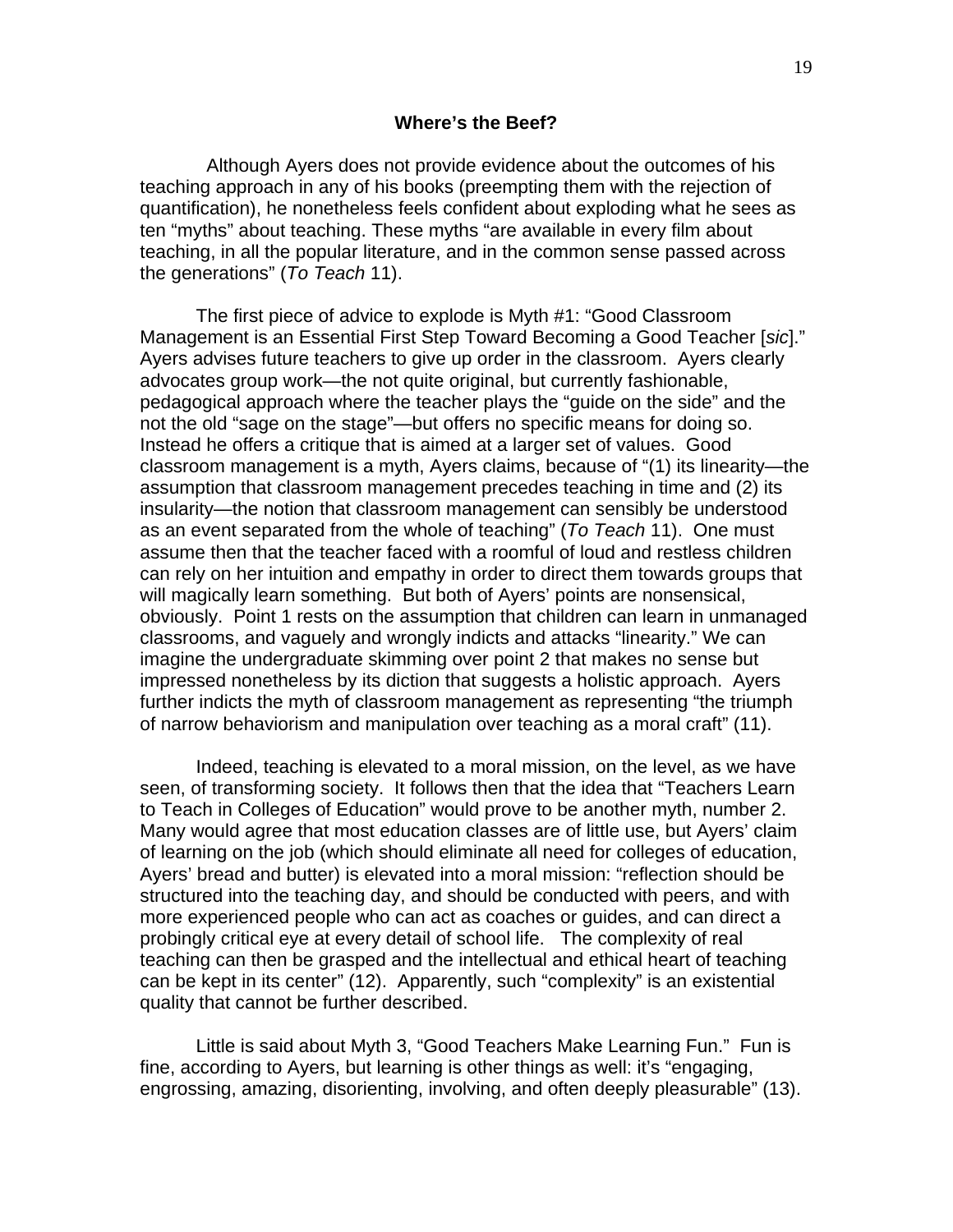#### **Teachers Who Can't or Don't Teach**

 Myth 4, however, is one of Ayers' most troubling in terms of studies that show outcomes that contradict Ayers' claim. "Good Teachers Always Know the Materials," is a myth, says Ayers. With the prevailing current emphasis on theory and social justice classes in education schools, future teachers are shirked in learning their subject areas. Studies consistently correlate teacher effectiveness with their knowledge of the material. For example, a March 2008 Department of Education report on mathematics teaching stated that studies "overall do confirm the importance of teachers' content knowledge." Conversely, research has "not provided consistent or convincing evidence that students of teachers who are certified in mathematics gain more than those whose teachers are not."

 But according to Ayers, although "good teachers are always reading, wondering, exploring—always expanding their interests and their knowledge," they recognize that "knowledge is infinite." Of course, we agree, but according to Ayers, this fact that the teacher cannot know everything means that "trying to stay one step ahead in the text in order to teach the material is ludicrous" (13). Ludicrous? One assumes that being *only* "one step ahead" provides evidence of inadequacy or lack of preparation. Shouldn't the math teacher know more math than the long division she is teaching her fourth-graders? Shouldn't the firstgrade reading teacher be able to read above a first-grade level? But for Ayers ignorance demonstrates courage: "Many fine teachers plunge into the unknown alongside their students, simultaneously enacting productive approaches to learning and demonstrating desirable dispositions of mind, like courage and curiosity" (13).

 But such a teacher "courageously" displaying her ignorance in front of her charges, should not be provided a curriculum to fall back on, says this professor of curriculum development. Such an idea is another myth, to wit, number 5: "Good Teachers Begin With the Curriculum They Are Given and Find Clever Ways to Enhance It." Questions of "passion" should dominate over practicality, says Ayers. Curriculums are there only to be circled back to if the administration requires it.

 That "Good Teachers Are Good Performers" is Myth 6 because it requires the teacher being on "center stage." "That place," says Ayers, "is reserved for students." Tellingly, he says, "This myth of teachers as performers strips teaching of much of its depth and texture and is linked to the idea that teaching is telling, that teaching is delivering lessons or dispensing knowledge" (14).

 The myth (number 7) that "Good Teachers Treat all Students Alike" falls back on Ayers' vision of the teacher as a magically empathetic mentor who brings out the genius in each child. Such a teacher intuitively knows how to treat each of her dozens of charges.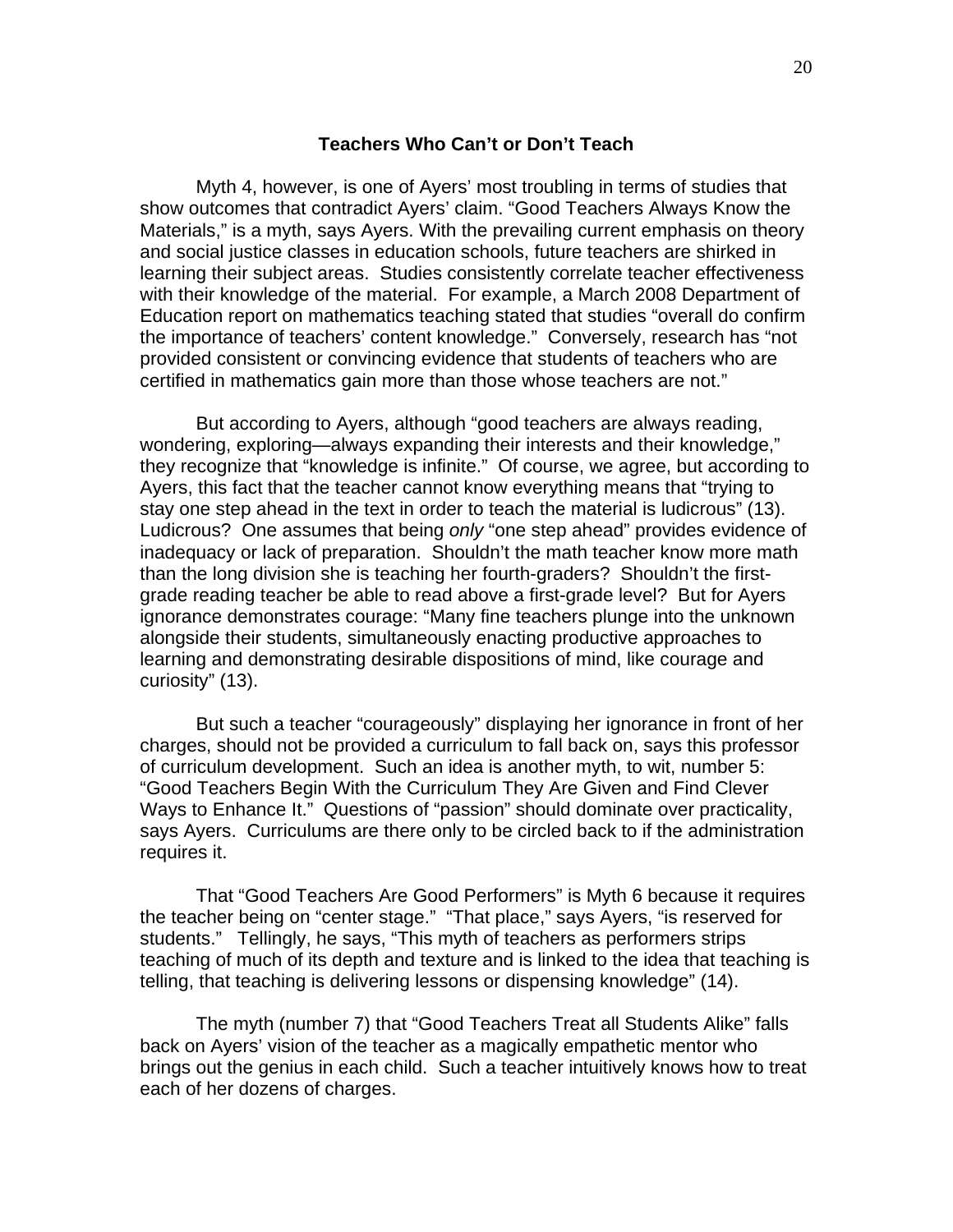That "Students Today Are Different From Ever Before" [*sic*] is in part a myth, Ayers claims. But most educational researchers claim that youngsters, especially those from broken, dysfunctional and poor urban areas, are not as "well-behaved and capable" as children from other areas and children in the past when teachers and administrators did not follow Ayers' guidance on discipline.

# **Don't Test, Don't Tell**

 Ayers again displays his animosity towards measurement and evaluation in claiming that the idea that "Good Teaching Can Be Measured by How Well Students Do on Tests" is a myth too, #9, to be specific: "Besides the many problems related to standardized testing, there are also problems that revolve around the connection of teaching to learning" (15). Again, the charge against linearity: "learning is not linear . . . formally and incrementally constructed." Rather, it is "dynamic and explosive and a lot of it is informal" (15). Indeed, it is, says the parent; learning occurs every day at home and on the playground. But aren't we sending our children to school to learn the things they can't at home, to learn in a systematic (i.e., linear) way? Aren't we expecting them to emerge with a set of skills and a body of knowledge? Isn't that what we pay teachers to do?

 Finally, Ayers offers that "A Good Teacher Knows What's Going on in the Classroom" is myth 10. But the parent of a child to be taught by a graduate of Ayers' class should be worried, for Ayers offers no idea of what the classroom should be like and instead wanders into obfuscating proclamations such as "true stories are multitudinous because there are thirty-some true stories" [in the classroom]. Ayers offers no response to the idea that a teacher should know whether her students are following and understanding the material, whether one child is asleep, or another one whacking his classmate over the head. Instead, we get "Classrooms are yeasty places, where an entire group comes together and creates a distinctive and dynamic culture; sometimes things bubble and rise; sometimes they are punched down or killed off" (16).

 Ayers then does provide anecdotes of three students who learned to read at different ages and suggests that the good teacher, following his lead, should honor the student's talents and allow him to proceed at his own pace (16-17). But these examples are given in isolation, without the usual context of a background of studies that they would illustrate. They are offered, one suspects, more to enhance Ayers' own estimation as the transformative teacher, who has helped everyone from the infant in the daycare center to the juvenile "delinquent" in a residential home to the graduate student. This professor with a terminal degree in education and curriculum development tells teacher education students:

Over time, a basic understanding about teaching has emerged and become deeply etched in my own consciousness: Good teaching requires most of all a thoughtful, caring teacher committed to the lives of students. .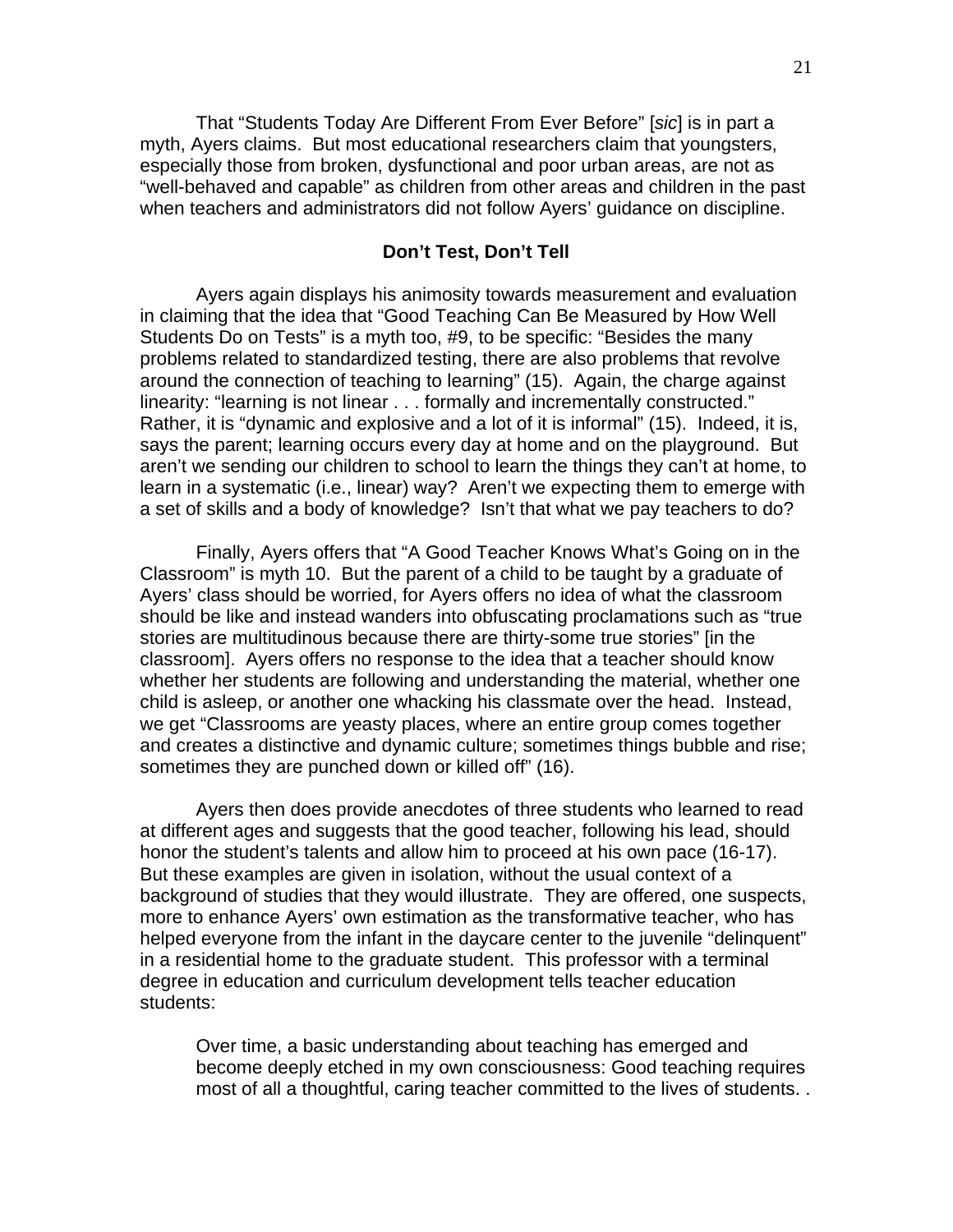. . Like mothering or parenting, good teaching is not a matter of specific techniques or styles, plans or actions. . . . good teaching is not something that can be entirely scripted, preplanned, or pre-specified [*sic*]. . . . Teaching is primarily a matter of love. (18)

 Surely, the parent wants the teacher, especially at the lower grade levels, to exude empathy and a genuine concern for children. But one does not expect that the primary function of the teacher, especially one with an advanced degree, is to "love." And the parent certainly does not expect that that essentially would be *all* that the teacher would provide in the classroom. Certainly, it is the parent who should be the primary fount of "love." The simple "discovery" of knowledge the way Ayers describes it can be nurtured without any degree at all.

# **Education as Revolutionary Activity**

 Ayers' others books essentially repeat the same theme of fuzzy nurturing. But consider that five years after Ayers' first job teaching children, he as founding member of the Weather Underground planted and set off bombs. Nonetheless, Ayers is the father of two children and the adoptive father of Chesa Boudin, son of Kathy Boudin and David Gilbert, jailed for murder in the 1981 Brinks robbery. During a talk to the World Education Forum before President Hugo Chavez in Venezuela, Ayers thanked his adoptive son Chesa Boudin for translating his speech. In it, Ayers said, "teaching invites transformations, it urges revolutions small and large," "capitalism promotes racism and militarism," and "education is the motor-force of revolution" (Ayers "World Education"). Chesa Boudin, who is out with his own book, *Gringo,* is a Rhodes Scholar with degrees from Oxford and Yale universities.

 Although Ayers is fuzzy on his specific teaching strategies and openended, to say the least, about the content of his curriculum, his vaguely defined goals are understood by his readers and probably are filled in in classroom lectures. The posters of Che Guevera and other Marxists around his office door and his several trips to Venezuela, where he praised Hugo Chavez, certainly reveal his sympathies with communism. Such markers reflect back to Weatherman's reading materials and intellectual influences: "We read Castro and Guevara, Lenin and Mao, Cabral and Nkruma, but on any point of ideology we turned most often to Ho Chi Minh" (*Fugitive* 143). Although representing only 158 members out of a total of 25,000, AERA's Marxist section exists (Allen).

Still, it is considered unwise to openly declare communist allegiance. The Students for a Democratic Society (SDS) in their "Port Huron Statement" distanced themselves from the communism of their parents or parents' generation and called themselves the "*New* Left." For political expediency and in the effort to establish themselves as revolutionary, therefore, those who hold to Ayers' ideology distance themselves from communism per se. More often they label themselves "progressives."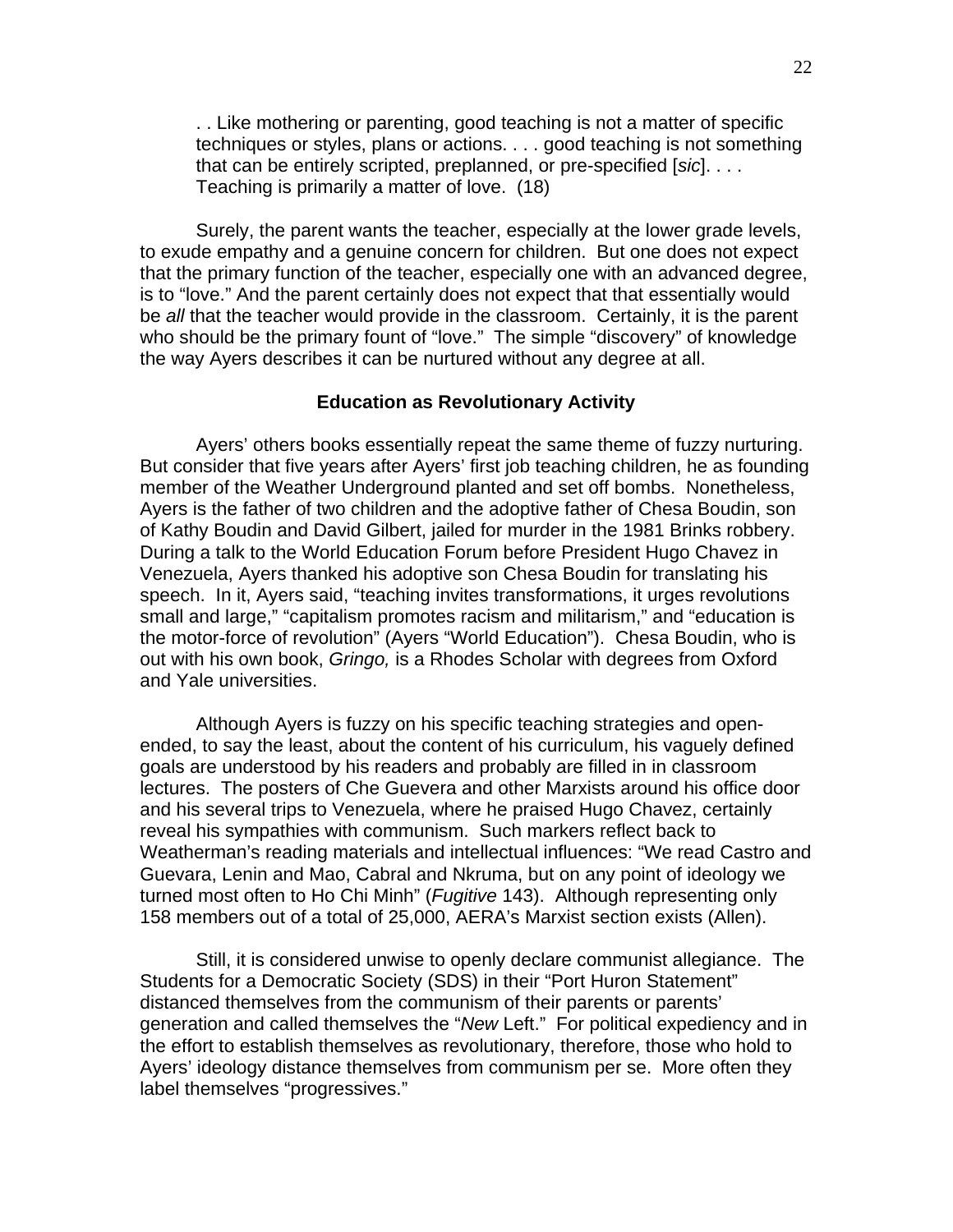Nevertheless, the schools and curricula they establish follow the strategies of the schools that the Communist Party of the United States established under the direction of the Soviet Union. In the 1967 guidebook for the times, *Conquest With Words,* Roy Colby explains, "In the Communist lingo 'progressives' are people who deliberately or unwittingly follow the Communist line." Colby then quotes George Dimitrov, speaking at the Lenin School of Political Warfare: "'As Soviet power grows, there will be greater aversion to Communist parties everywhere. So we must practice the techniques of withdrawal. Never appear in the foreground; let our friends do the work'" (128-129). The label "progressive" hid the real agenda, a strategy used as early as the early part of the twentieth century.

 The left has been successful in getting those who think of themselves as sophisticated to use the label "progressive" and to dismiss charges of communism as part of a paranoid "red scare." But the charge of McCarthyism is an old smear and goes back to the communist strategies. These were described by ex-communists. What we find is that the tactics of Ayers and comrades, contrary to the "new" left's claims of originality, are extenuations of the directives from Soviet headquarters to CPUSA.

#### **Old Communist Techniques**

 A good place to begin is with the American communist defector Louis F. Budenz, who, in his 1954 book *The Techniques of Communism,* devotes a chapter each to two of the primary tactics used by Ayers: education and race. Budenz writes, "In undermining a nation such as the United States, the infiltration of the educational process is of prime importance. The Communists have accordingly made the invasion of schools and colleges one of the major considerations in their psychological warfare. . . ." (208). Budenz cites Stalin's 1924 directives in a lecture (later published in the influential *Foundations of Leninism*) for the wooing of "'cultural and educational organizations' as valuable allies in the Communist battle for world dictatorship" (208). The "extensive infiltration" in the schools and colleges of this country began in 1933, after the American recognition of Soviet Russia (208-209).

 Budenz points out that many teachers who promoted the tenets of communism did so unsuspectingly. The wording of the message was changed to include ideas of "progressivism." Budenz notes, "In the classroom, the Communist teacher or professor very rarely, if ever, teaches Marxism-Leninism openly. There are hundreds of indirect ways of reaching the same end" (210). One will not see an overt promotion of communism in Ayers' books, either. Instead, Ayers attacks the distinguishing aspects of Western civilization: logic, objectivity, the rule of law, fairness, and dismisses them with charges of "linearity" and "conformity."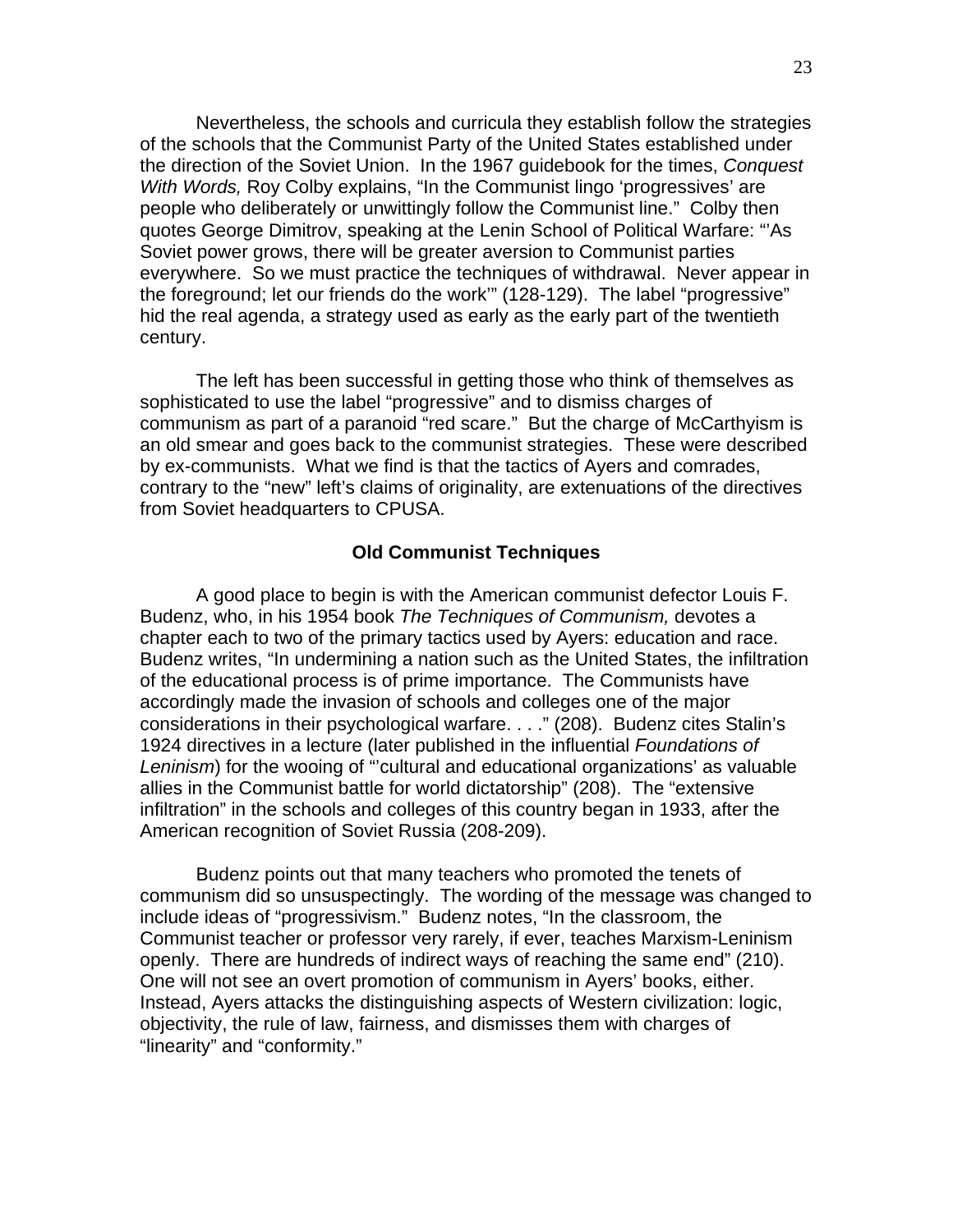Of course, as much as they distanced themselves from the communist party of their parents' generation, the SDS members meeting in Port Huron in 1962 promoted the same ideas and employed the same methods. As David Horowitz describes, the "Port Huron Statement" authors were Marxists who "made a self-conscious attempt to 'speak American.'" Like Horowitz himself, the most important figures were "red diaper babies," children of communists (105). The key concept, "participatory democracy, was a term coined to obscure its radical provenance" and challenge "'bourgeois democracy,'" that did not touch "the basic inequalities of class and power.'" It was called "soviet democracy" in the parlance of the parents and it presumably called for the direct rule by "the people." Like the communist party, they did not work primarily through the electoral and political process, but through institutions and communities. The document describes a kind of community organizing, but the primary institution as conduit was the university, a point that is emphasized by 40-plus-page document's concluding paragraphs: "The bridge to political power . . . will be built through genuine cooperation, locally, nationally, and internationally, between a new left of young people, and an awakening community of allies. In each community we must look within the university and act with confidence that we can be powerful. . . ." Through the university they were ensured (like their communist forebears) of a stamp of intellectual legitimacy and of shaping future generations and the institutions that college graduates would work in: government, the media, law, and schools.

 The school that Ayers chose to earn his graduate degrees from, Teachers College at Columbia University, had been the center for "progressive education," (Budenz 215) decades before SDS was even a twinkle in a teenager's eye. Again, the program at Columbia employs philosophies and curricula that promote a communist worldview through John Dewey's pragmatism—a philosophy that "rejects the supernatural and declares there is no absolute good or absolute truth" and thereby provides an opening for the real communist belief: that the absolute truth is Marxism-Leninism (214). Involved in this philosophy is the notion of morality as "growth" and the notion of "growth" as morality (214). The "new" is valued for its own sake, no matter what it may bring (215).

 These are certainly ideas promoted by Ayers in his books and they were the ideas of "progressive education," pioneered at Teachers College. Budenz's description of the program at Columbia matches Ayers' pedagogy:

Progressive education has been an attempt to get away from formal methods of teaching, and to depend on "spontaneous" activities brought about by group discussions. The child is to be freed of discipline, and the program is to be initiated by the student rather than the teacher. Competition and rewards are to be eliminated, and the character of the pupil's work is not to be a major consideration. The theory is that in this manner the child's abilities will be released. (215)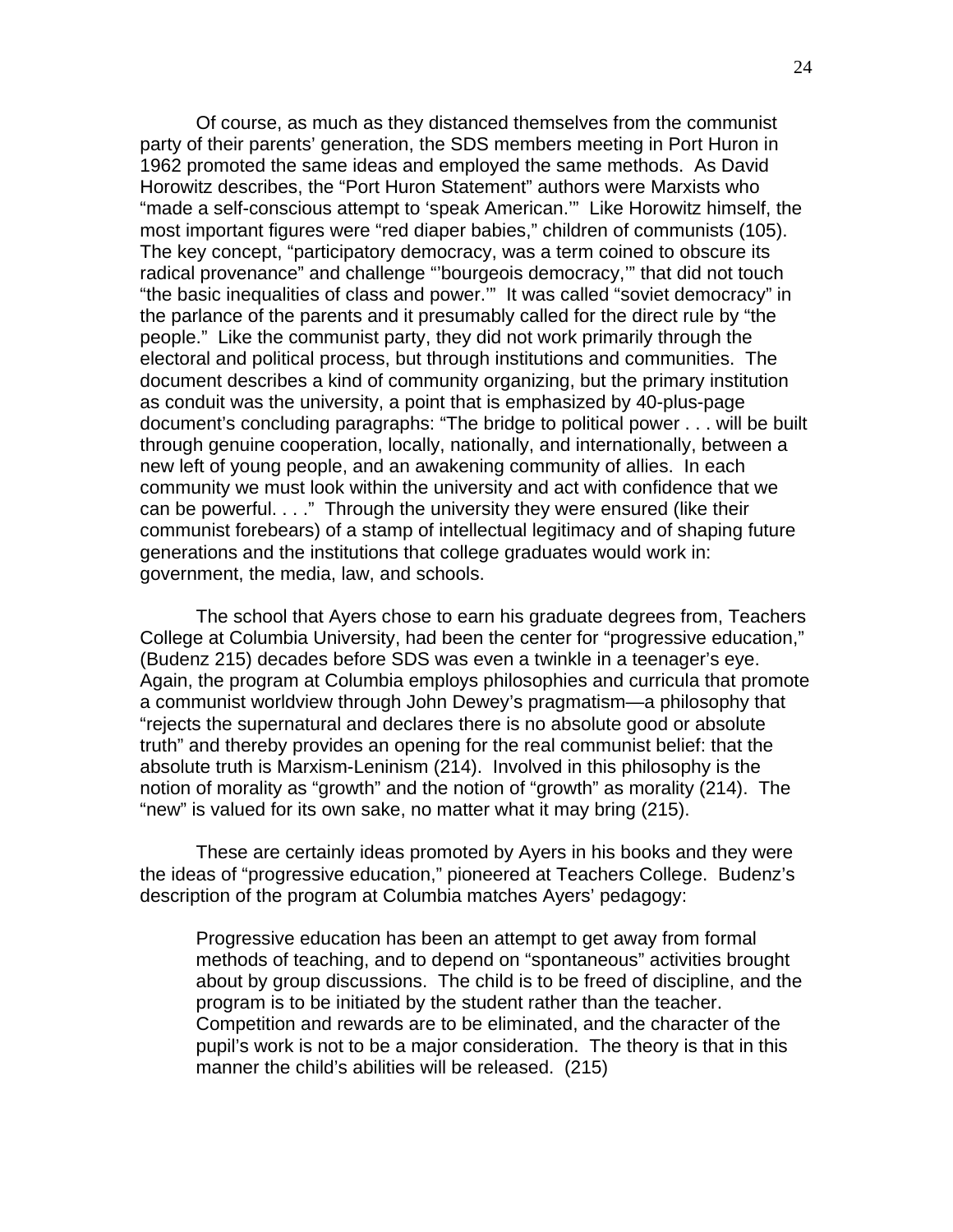Recall Ayers' almost identical description in *To Teach.* 

We can open the page of any of Ayers' other books on education and find a sample representative of this philosophy. To wit, this from the similarly titled volume *To Become a Teacher* in Ayers' introductory essay, "Reinventing Schools":

Teachers need to reject the role of clerks delivering a set of predetermined curriculum packages to consumers and become instead coaches, guides, and colearners. The first responsibility of teachers, then, will be to see each student in as full and dynamic a way as possible, to discover the experiences, knowledge, preferences, aspirations, and know-how the children themselves bring to school. (125)

 And from his essay in *Teaching the Personal and Political*: "The classrooms at CPE are alive with animals, plants, projects, color, and motion. There are no neat rows of desks, no passively quiet youngsters" ("The 'Long Trip'" 97). The teacher Ayers uses as a model, "Bruce," "is not dominating the space, but he is clearly providing leadership to each child and to the whole group. . . . he develops the expectations and the pace—but for him it is the activity of the children that counts as learning" (98). Ayers does admit that the level of noise and activity is "jarring for new visitors." It is true that "children move around a lot and talk with one another at will. And why not? Is every 10-yearold, say, ready to learn the same thing at the same moment? Is quietly receiving bits and pieces of information from a teacher an effective way to learn? " (98).

 And this from "Simple Justice: Thinking about Teaching and Learning, Equity, and the Fight for Small Schools" (in *A Simple Justice*): "Education is always and everywhere about opening doors, opening minds, opening possibilities. Education is about opening your eyes and seeing for yourself the world as it really is in all its complexity, and then finding the tools and the strength to participate fully, even to change some of what you find." Foregoing the "unhealthy obsession with classroom management and linear lesson plans," the "educator unleashes the unpredictable" (1) to send graduates out as agents of social change.

#### **The Intended Result**

 Budenz notes teachers' negative assessments of such classrooms: "the result has been on the whole confusion and chaos" (215). This observation is verified by Ayers' own description of his ideal school. Although the Soviet dictatorship, in contrast, did not permit progressive education in its own schools and instead required "super-military discipline, based on blind acceptance of Marxism-Leninism," its fifth column promoted progressive education in the United States "because of the general confusion, chaos, and breakdown in morale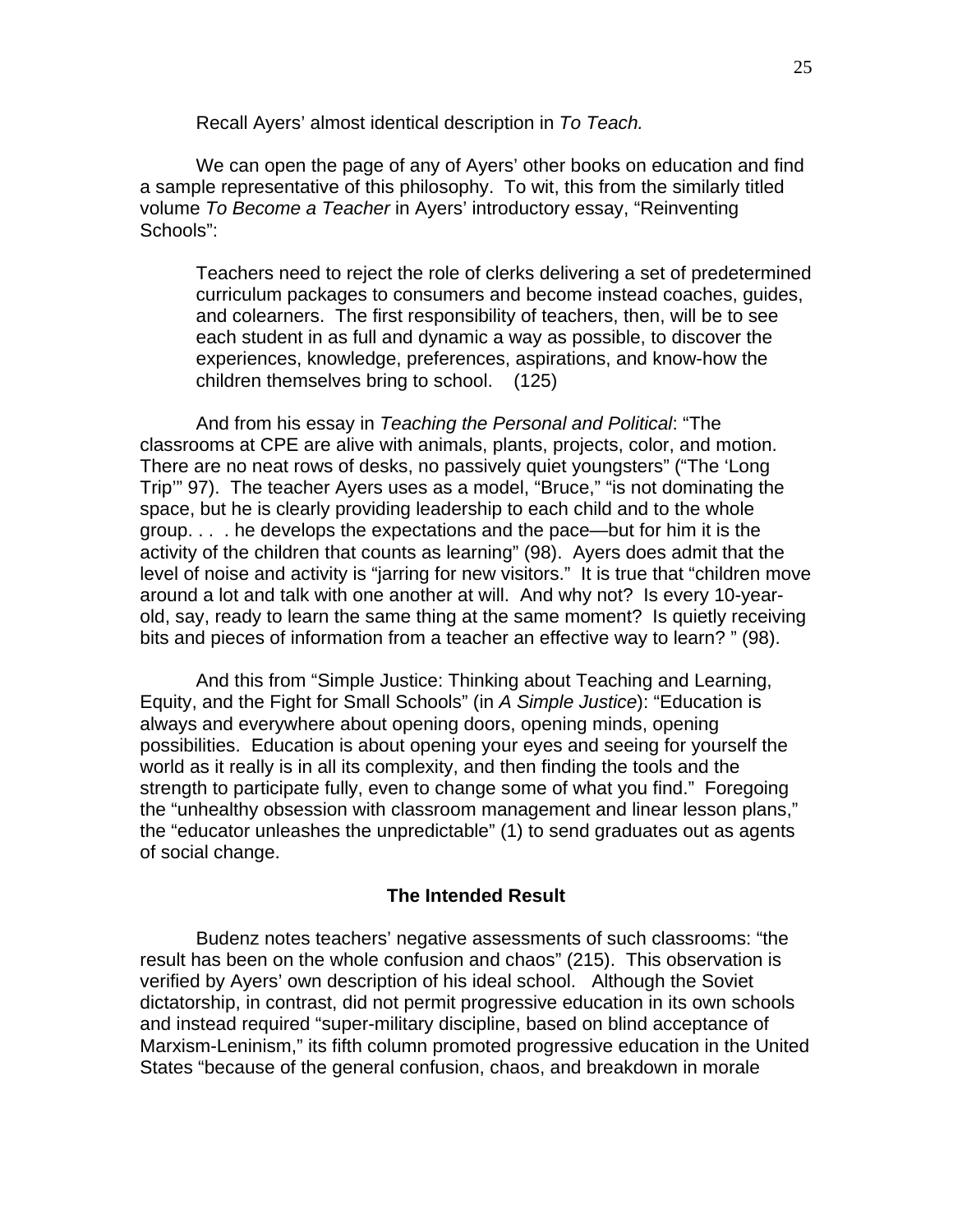which it can bring about." Such an undisciplined state is much easier to conquer (216).

 Today, it is also no coincidence that such a progressive mode of education is promoted especially in schools with high minority populations and directed specifically *at* minority children. In the examples Ayers provides, of all the children he has helped (one could say saved by his own estimation), Ayers makes sure to mention race and ethnicity. Very often such students are black, Latino, or Native American. Much of the lessons center around their oppression and Ayers is quick to tell future teachers that their own cultural sensitivity (with himself as the model) can aid in the redemption of these children. Consider, for example, Ayers' description of his interaction with "Kelyn, a poor, five-year-old African-American child" while playing "I Spy." Another child then seeing a brown truck pull up, says, "'I spy something brown." When Kelyn eagerly and proudly proclaims, "'Hey! That's me! That's me!'" Ayers attributes the fact that no one "sensed anything peculiar or taboo or funny in Kelyn's response" to his focus as a teacher on "self-respect and affirmation and on exploring differences." On the same opening pages here of *To Teach*, Ayers describes "José La Luz, abused and neglected, a posturing thirteen-year-old wise guy," "a one-man wrecking crew." Ayers' "struggle was to find something of value in José that we might build on." He found it in skateboarding, which José then taught to the other kids  $(1-3)$ .

 Such encounters also describe the second prong of the communist strategy: the use of race as a wedge. This strategy helps explain this "educator's" inordinate emphasis on race. Indeed, Ayers and wife Bernardine Dohrn have dedicated a volume to this topic. Their latest offering, which came out in February 2009, *Race Course Against White Supremacy* makes the claim that American "institutions [are] operating at every level to construct a false concept" of "white supremacy" (181). The theme carries over from the celebration of Ayers himself in *Fugitive Days* as the supremely empathetic "freedom fighter" (74) outraged by abuses inflicted on blacks, fighting a "system that disenfranchises Black people in the South," among other things (61).

 In his 1967 book, Roy Colby writes of the scene of riots taking place in the U.S., that "the promoters of revolution," "Americans, black and white, have apparently accepted the faiths and values of Marxism-Leninism and are bent on overthrowing the government of the United States" (122). He continues,

Communists consider that a revolution is taking shape in this country, the final objective of which is the establishment of a People's Democratic Republic of the United States—a Soviet America. It seems to be spearheaded by the black power movement aimed at utilizing "racial discrimination" as justification for "liberating" us from the "reactionary", "bourgeois" attributes of American civilization, i.e., the free-enterprise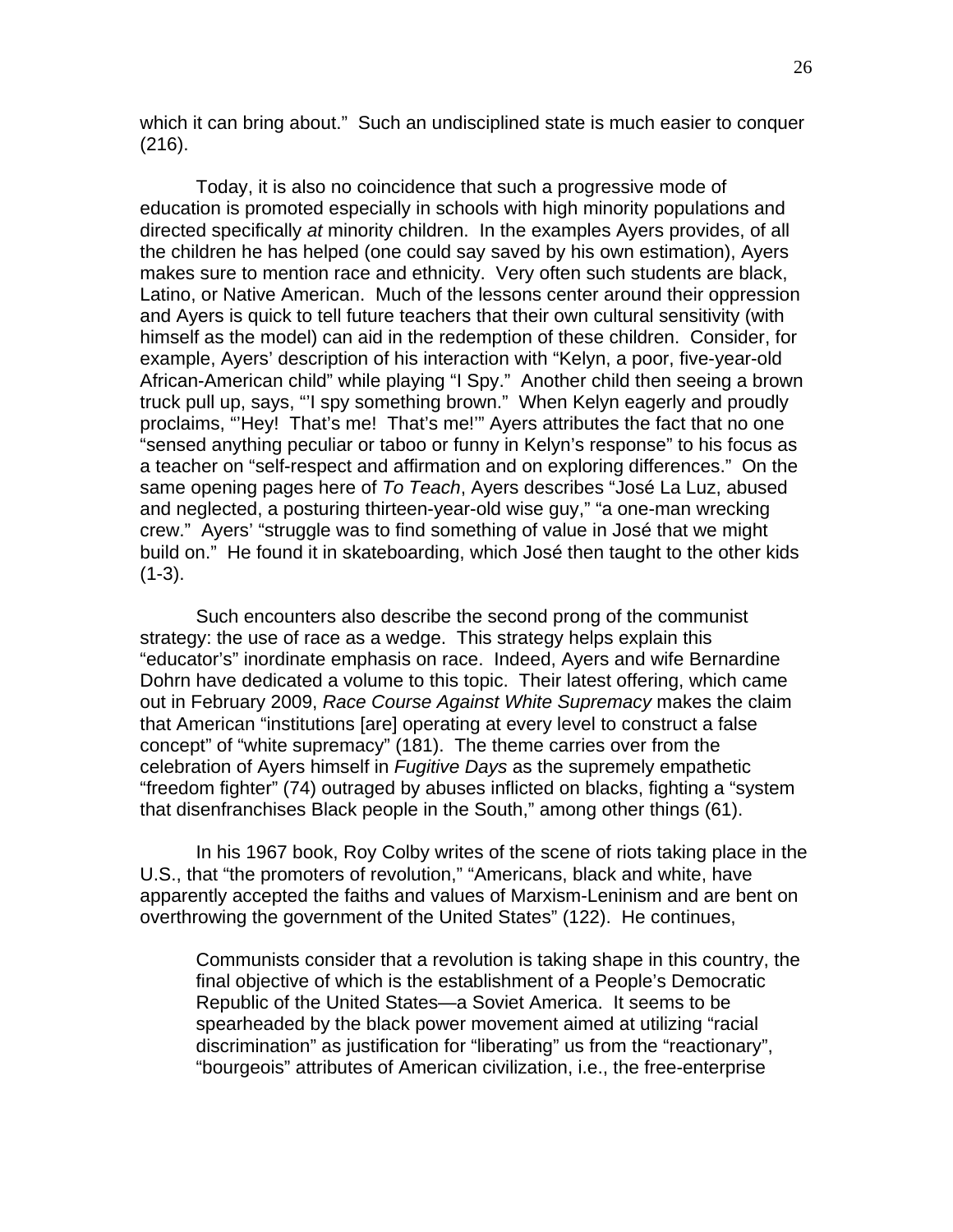system, the Judeo-Christian ethic and the concept of the worth of the individual. (122)

In addition to frequent mention of communist intellectual guides in *Fugitive Days*, Ayers mentions a favorite fantasy he entertained whenever he was involved in a violent demonstration: that of the "red army" coming in to take over during the chaos.

# **Exploiting Minorities**

Our discussion of Ayers' focus on race also brings us to chapter 11 of Budenz's 1954 book, "Use and Abuse of Minority Groups." Budenz begins this chapter with the statement, "In the Communist strategy for world conquest, 'minority groups' receive large consideration" (250). Part of the strategy was to appeal to colonial peoples' desire for independence. In the United States, attention was focused on "the Negro problem"—of course, for the Soviet Union's own purposes. Budenz describes the strategy bluntly: "The Negro is just as expendable, his real interests are just as indifferent to the conspiracy, as are the colonial peoples and their welfare. The Negro is to be used, the cry about his rights to be abused on behalf of the Soviet dictatorship" (255).

 Many black writers wised up to such exploitation and wrote about their experiences with communism or communists. Notable among these writers are Richard Wright (*The God That Failed*) and Ralph Ellison (*Invisible Man*) (although Ayers and like-minded writers distort Ellison and quote him out of context to support their claims). But in the anthologies that I have been required to use in college composition and literature survey course, editors selectively present pre-defection work that is essentially communist propaganda (like Wright's short story, "Bright and Morning Star") with nary a mention of the author's later repudiation of communism. Similarly, academics like Ayers will never include such communist apostates or conservative black writers in their pantheon of praiseworthy voices of "color."

 But the "Negro question," renamed of course, remains with us, thanks to propagandists like Ayers who use the issue of race to promote their own ideology. But here, again, Ayers, for all his claims of radicalism, carries on the traditions of his communist forebears. As such, he reflects the left's continued use of race as a means to advance their own communist/progressive/leftist agenda. The same fears as those described in 1954 stoked by these race agitators remain with us. The Soviet Union cunningly saw the unequal treatment of blacks as the Achilles heel of American culture and cynically used it as the "occasion for creating those 'contradictions' or divisions within this country that would have serious consequences if Communist propaganda were to prevail." To this end, they promoted black separatism in the form of a separate black republic in the South. The idea was resuscitated in the 1960s. As Budenz points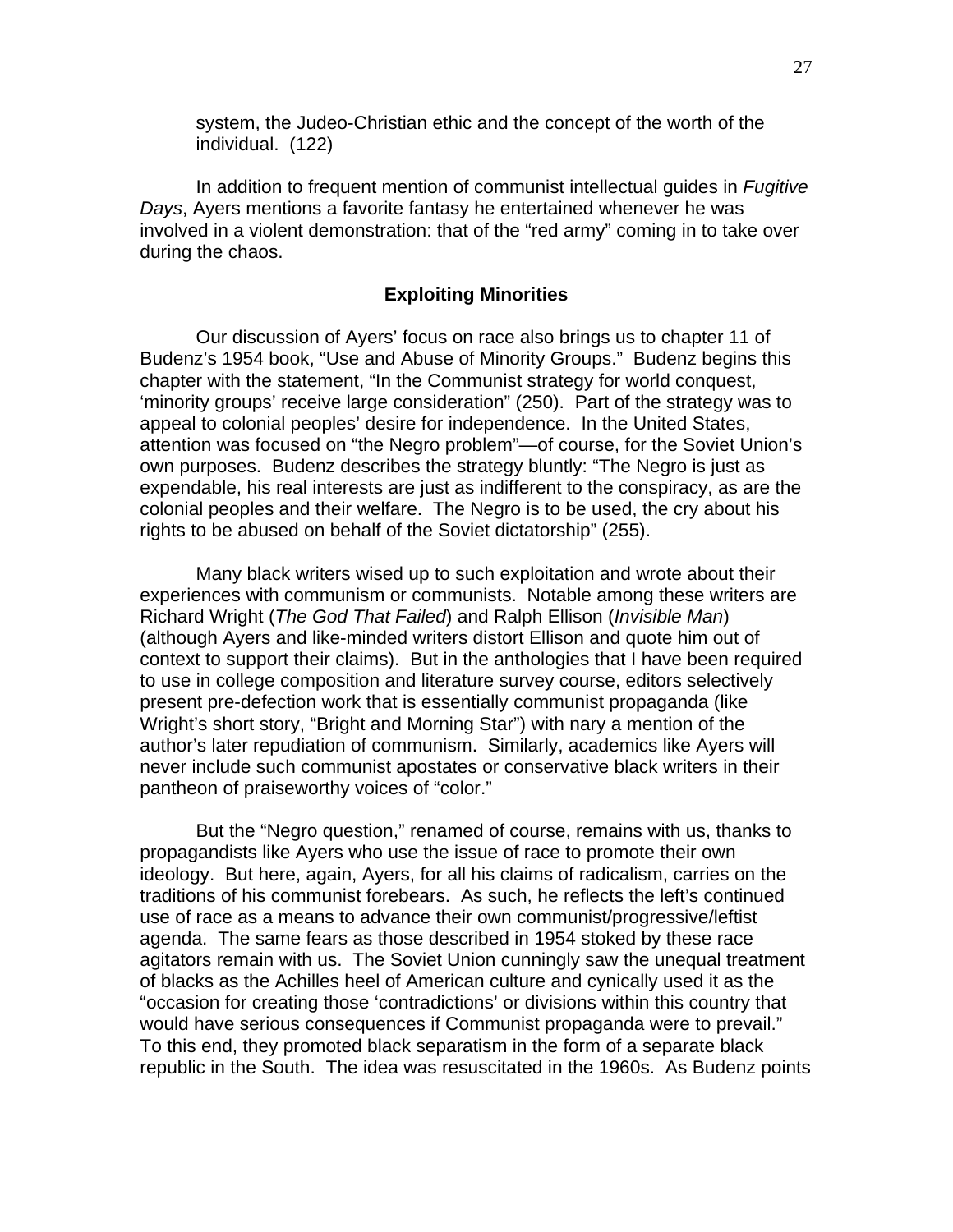out, such radicalism could greatly harm the legitimate cause for civil rights and serve to inspire a backlash against blacks (255).

 Other uses for the exploitation of race include the negative image of the United States conveyed to vulnerable "Asiatic and African peoples." Liberals could be swayed with the accusation that "those who will not go along with the Communists [are] enemies of the Negro people." And "another is the discipline that can be exercised over otherwise recalcitrant members of the conspiracy, by charging them with 'white chauvinism'. . . ." (Budenz 255).

 The fact that it is almost a commonplace today that liberals were responsible for the advancement of minorities reveals how successful this propaganda campaign has been. Budenz also points out how communists sabotaged and overtook efforts by conservatives on behalf of civil rights. Such background explains why the left heralds the promotion of leftist minorities and not conservative minorities; for them, such notable figures as Condoleezza Rice and Clarence Thomas do not count. Indeed, they are often castigated as "Uncle Toms"—or worse. Only leftist whites can escape the label "racist."

 And promoting such thinking to an extreme are Ayers and his coconspirator and wife Bernardine Dohrn, especially in their latest book, *Race Course against White Supremacy* (2009). In a chapter titled, "School and Society," Ayers takes even the efforts to advance civil rights as evidence of racism. For example, this is his take on the Supreme Court decision against segregated schools, *Brown v. Board of Education*:

The decision followed incessant and increasingly intense demands by African Americans that the country live up to the promise of the Fourteenth Amendment. And, importantly, *Brown* coincided with clear white interests that had nothing to do with Black well-being: avoiding a revolution led and defined by subjugated African Americans; transforming the feudal South and integrating it into a repositioned capitalist juggernaut; removing a blatant and embarrassing fact of American life that was being effectively wielded against the U.S. in the escalating Cold War. (180)

All such motives, as Ayers sees them, can be attributed to self-interest: avoidance of revolution, promotion of capitalism, and Cold War strategy. Because of such motives, according to Ayers, the "institution of white supremacy" dominates and denies "full participation in social and political and economic life to Black people" (181). As David Horowitz describes it, the radical left had a vested interest in ensuring that civil rights did *not* become instituted through the American democratic process. If it did, it would have "confirmed the virtue of the hated 'System'" (108). Ayers is still denying that our democratic system was selfcorrecting.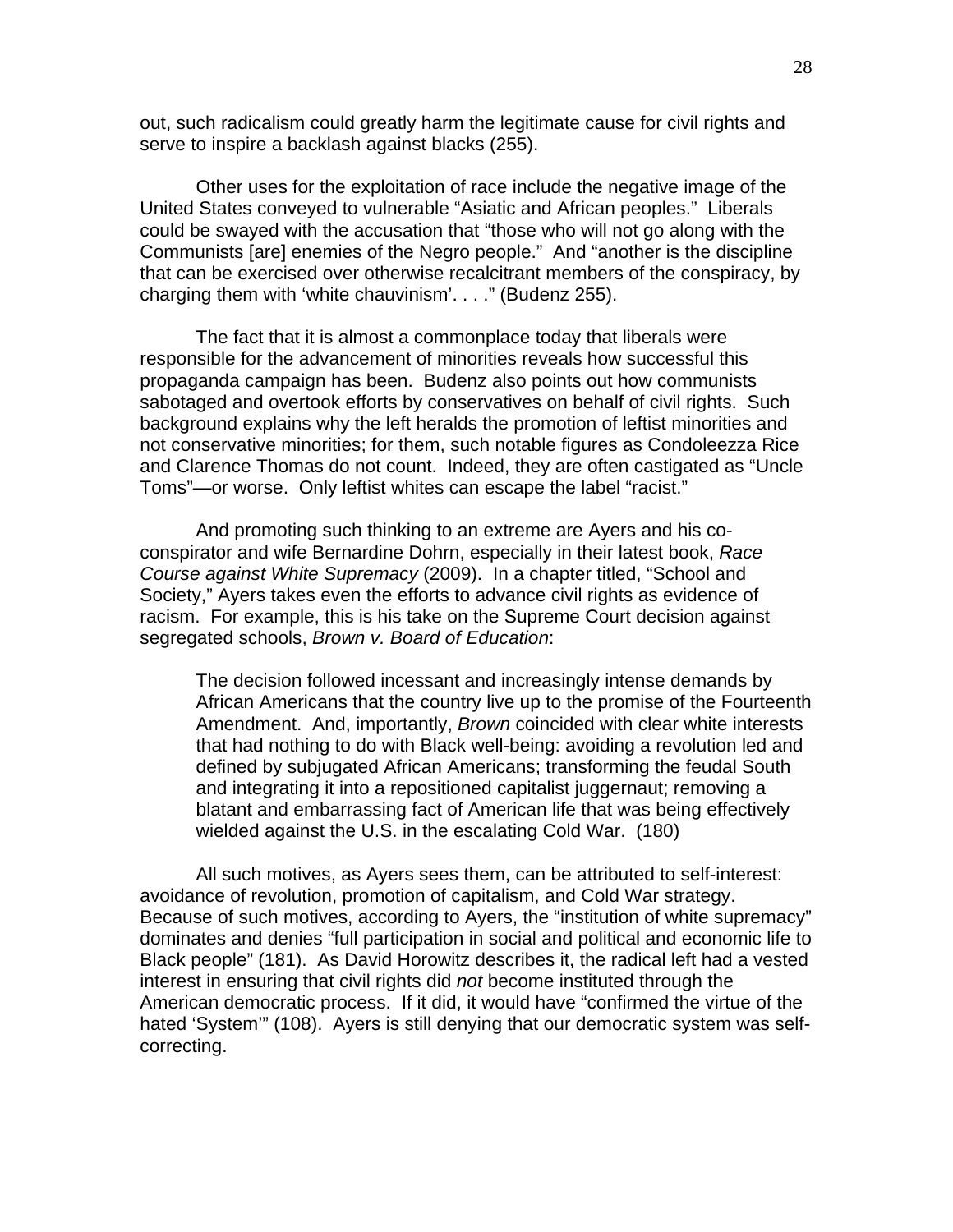Among these institutions under Ayers' indictment, though, are schools that promote "obsessions with 'standards' and 'accountability,' test scores and grades, and rigid hierarchies of human value"—evidence of "our system of compulsory education [that] came to life in the cauldron of eugenics and the crucible of white supremacy." Although such things as forced sterilization and race-based marriage laws are a thing of the past, "white supremacy can change its spots while remaining durable and dominant" (186).

 The obvious question that comes to mind then is: Since Ayers and Dohrn are white aren't they also part of the "white supremacy"? The answer is no because in their definition a racist is someone who does not want "revolution" or the destruction of capitalism. It seems that Ayers' and Dohrn's goals have not changed since 1968, when, as David Horowitz recalls, they "dissolved SDS into 'Weatherman,' Dohrn's political cult which preached a Marxist version of race war," "when American radicals could atone for their 'white skin privilege' by serving as a fifth column inside the enemy camp" (177).

 Under the Ayers-Dohrn worldview, private initiatives to improve schools in minority neighborhoods become suspect. The conspiracy involves the increase of property values and the forcing out of poor minorities, again into neighborhoods with substandard schools. The gentrified Chicago neighborhood that Ayers and Dohrn live in (with neighbor President Barack Obama) could be described as one such neighborhood that has priced out the poor.

## **Blaming Joe McCarthy**

 To all such criticisms, the left screams "McCarthyism!" But this strategy is an old one too, taken from the directives from Moscow, as Budenz points out: "real intimidation has been practiced by the concealed Reds for years through smears, whispering, and charges of 'fascism' and now 'McCarthyism'" (138). It's amazing how long those two terms have been in use. In fact, at exclusive Lake Forest Academy, Ayers recalls goading his Spanish teacher, "a maestro of the old school, all direct instruction, call and response, drill and kill in the classroom," about General Franco. Mr. Caballo would retort that "Franco is no dictator. . . . Franco is a great leader, a fine man, a general, and a president. Caballo offered a sputtering, garbled history of modern Spain from his monarchist, fascist perspective" (*Fugitive* 33). So one can see that teaching methods follow political perspective, with knowledge-based "direct instruction," in Ayers' prescient estimation, following the perspective of a fascist. Here, too, Ayers reveals his emerging political sensitivities and insights and budding confrontational style.

 Indeed, the picture of Ayers as a tenured professor follows that of himself as a privileged son of middle America. What he teaches and how he teaches it follow from his philosophy as a young agitator, or as he would put it, "freedom fighter." By dint of his empathy and intelligence, Ayers is able to surmount the dull comfortable conformity of his parents' lives, to risk all and raise up the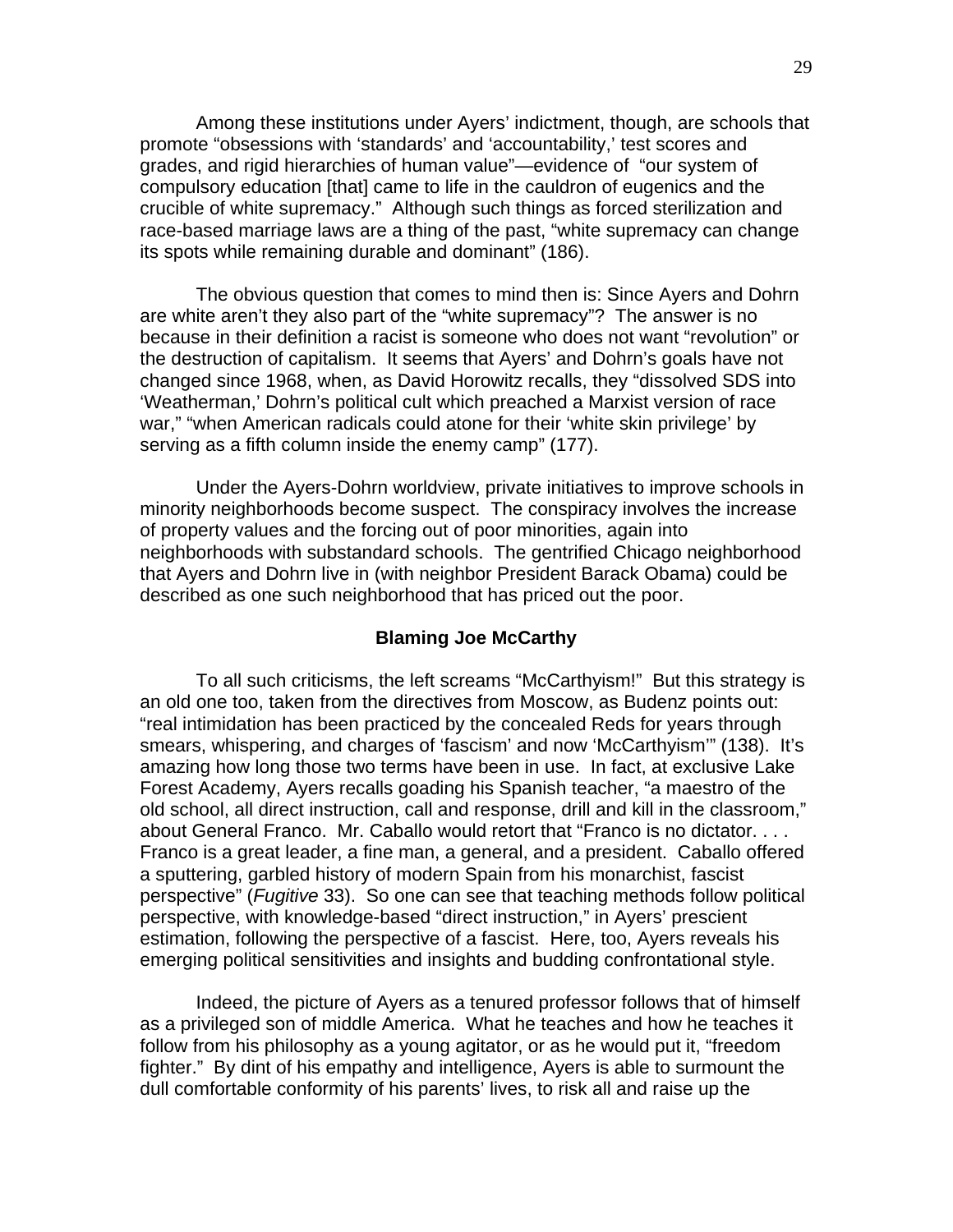oppressed. His view of himself this way as he becomes aware of "injustice," as he bonds with jail cellmates, as he shares joints and ideas with fellow radicals, as he plots around the kitchen table to bomb the bombers, is replayed in his role as teacher, as nurturer, inspirer, who ushered light and justice into the lives of the dark-skinned oppressed.

 Yet, in the years of hiding, in his account, money never seems to be a problem, outside of making sure that it cannot be traced back to its "source." He and his wife always seem to have comfortable places to live, dope to smoke, and money for dining out. He recalls in *Fugitive Days* dining at the St. Petersburg in San Francisco. But for all his proclaimed empathy, Ayers can see no irony in the description he gives of the restaurant owner, a "cheery old lady whose family had escaped the Bolsheviks and gone to China, only to flee the Maoists en route to Cuba, and then to run from Fidel, landing right here in the U.S." But the U.S. is "where, we hoped, if the pattern held, she was merely awaiting another revolution" (256). In fact, there is a sadistic sort of glee in describing eating the delicious borscht and chicken soup of a refugee who had escaped regimes that killed an estimated 100 million in the twentieth century and probably would have killed her had she not left.

Ayers and company display the cruelty of their intellectual forebears. Like Rousseau and Karl Marx, Ayers sees himself shedding light, transforming the world through his intellect and will. According to a 1982 interview with Larry Grathwohl, the Weather Underground discussed reeducation camps for recalcitrant Americans, after the communist revolution. For those who resisted, estimated at 25 million, death would come. As history has shown, these were the final outcomes of the theories of Rousseau and Marx.

We could say that Ayers shares the attributes of such self-proclaimed "intellectuals," as described by Paul Johnson, in his book about Rousseau, Marx, and others,

Intellectuals have the arrogance to believe that they can use their brains to tell humanity how to conduct its affairs. In so doing, they turn their backs on natural law, inherited wisdom and the religious background that have traditionally defined the aims of society. . . . they find it hard to admit that there is a higher authority than their own judgment; they have a deeprooted and tremendously powerful arrogance. (6 "P.S.")

 Yet, David Horowitz recalls that when Bernardine Dohrn became SDS president in 1968, she announced that she was "'a revolutionary Communist,' while with calculated and (to me) repellent pride, her vice president, Billy Ayers, declared that he had not read a book in a year" (177). Indeed, both Ayers and Dohrn signed the 1974 Weather Underground statement *Prairie Fire*, which proclaimed, "We are communist women and men. . . ."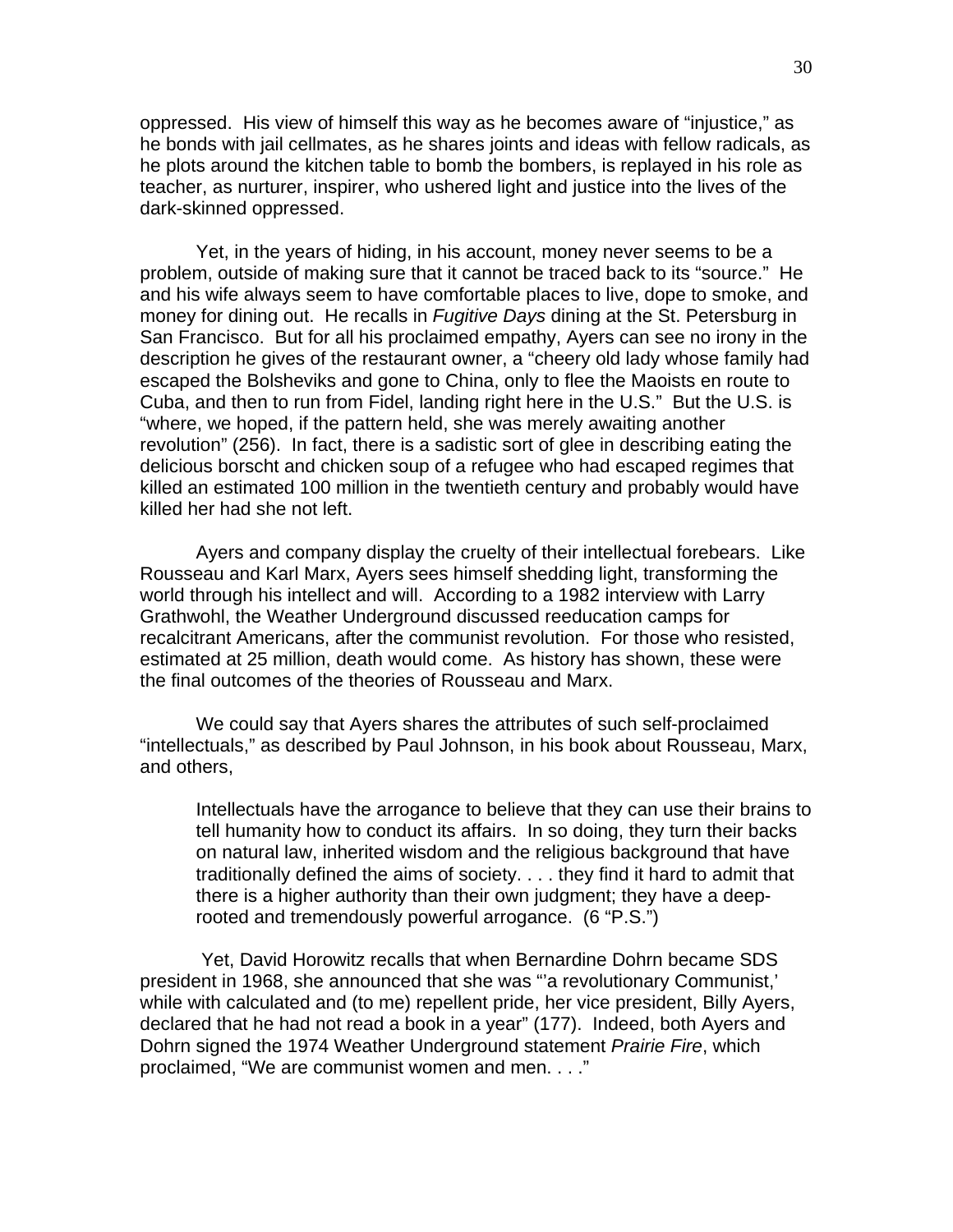Horowitz, who at that time had not yet left the faith of the new left, nonetheless was appalled with the "anti-intellectualism" that had become "a revolutionary badge of honor" (177). In fact, in *Fugitive Days*, Ayers brags that after he obtained his SDS membership cards emblazoned with the opening of the "Port Huron Statement," "We are people of this generation . . . looking uneasily at the world we inherit," he had "only glimpsed the terrible wrongdoings and crimes in Vietnam, the things we needed to stop. I knew history in fragments, mostly from the Fact Sheet" (64-65). Ayers appears to have gotten no perspective since then outside of his group's reading list of Lenin, Mao, and Castro. In this, though, he reflects the prevailing spirit of the times—that "authenticity" is more important than knowledge, reason, and fairness.

 Sadly, Ayers's "pedagogy" mirrors the current "cutting-edge" "progressive" pedagogy of our colleges of education. There, future teachers of elementary school children take classes on such subjects as queer theory, postcolonialism, and social justice. Multiculturalism and constructivism dominate education schools, and, of course, then children's classrooms.

 But the project that Ayers and Obama worked on, the Chicago Annenberg Challenge with its promotion of Afro-centrism, failed in raising achievement scores, despite spending upwards of \$150 million (Kurtz). Such use of pedagogy to enhance "group identity" and "'redistribute power'" widens the gap between racial groups, according to education researcher Sandra Stotsky (xi). Studies by the National Assessment of Education Progress are borne out by observations in the classroom as I and my colleagues in college classrooms can attest. These children come to college classrooms, unable to write error-free sentences, with no or biased knowledge of communism's historical context, of who Plato was, who Adam and Eve were, when the Declaration of Independence was signed, or how to calculate their own grades. Nor are they able to sit and focus on reading material that is longer than a paragraph or two. Nor are they willing to listen attentively or assume they can learn anything from the professor or the past. They rarely take notes and find it more important to send text messages or emails while the professor is lecturing.

Yet by their haughty, and indeed insensitive, demeanors today's students display a confidence in themselves as "capable of controlling and transforming their own lives," to quote Ayers again. Rather than being informed, tolerant, and curious, they are ignorant, intolerant, and closed to ideas outside the parameters that Ayers and like-minded colleagues have drawn. Often they are simply unaware that there is a view other than the left-wing ideological one they have been led to under the cover of "open inquiry." They are furthermore resistant to suggestions when they *are* made that anyone with good motives might have a view outside of the multicultural, agnostic, collectivist, and sexually permissive view they have been catechized in. When they are presented with views that counter those of the teachers with which they have bonded, they often become confrontational and, indeed, intimidating. Consider for example what happens to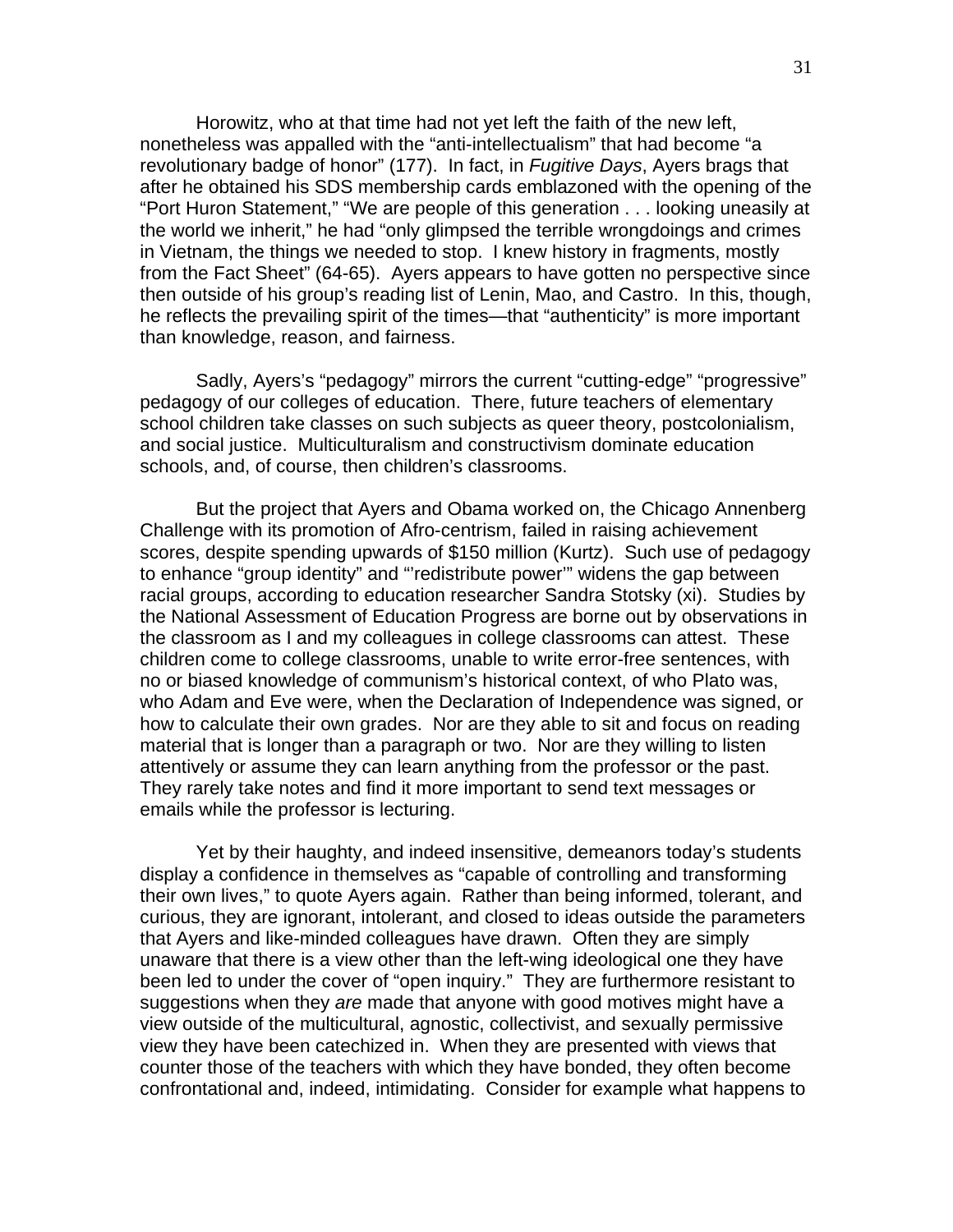David Horowitz when he speaks on campuses about his own past experiences as a Marxist radical. Because he now rejects the tenets that Ayers embraces, he and other like-minded speakers are subjected to shouts and physical attacks from students. Often, the attackers are led by professors and the resurgent SDS.

We have witnessed the success of the primary strategy of disguised communism as described in the "Port Huron Statement." Ayers explains in *To Teach* "The hopes and dreams of youth are in our hands; their goals and aspirations are shaped through their encounters with us" and, tellingly, "teachers are a large presence in the lives of students; we take up a lot of space and we have a powerful impact. This is why I chose teaching: to share my life with young people, to shape and touch the future" (5).

Sandra Stotsky comments about the trend of using the classroom to advance goals of a political nature, "Given the dominating influence of those teacher educators and educational researchers who have been promoting the primacy of social and political goals in the curriculum, there is little one can expect from most of our pedagogical institutions to reverse this anti-intellectual tide" (xviii).

She offers suggestions for parents and citizens, but the detrimental effects of pedagogy arising from 1960s ideology have become exacerbated since the publication of Stotsky's book in 1999. I think that the recent celebrity status of Ayers, and like-minded colleagues like Ward Churchill, the resurgence of SDS, and the cult following of President Barack Obama by young adults provide evidence of the entrenchment of the ideas of Ayers and fellow revolutionaries.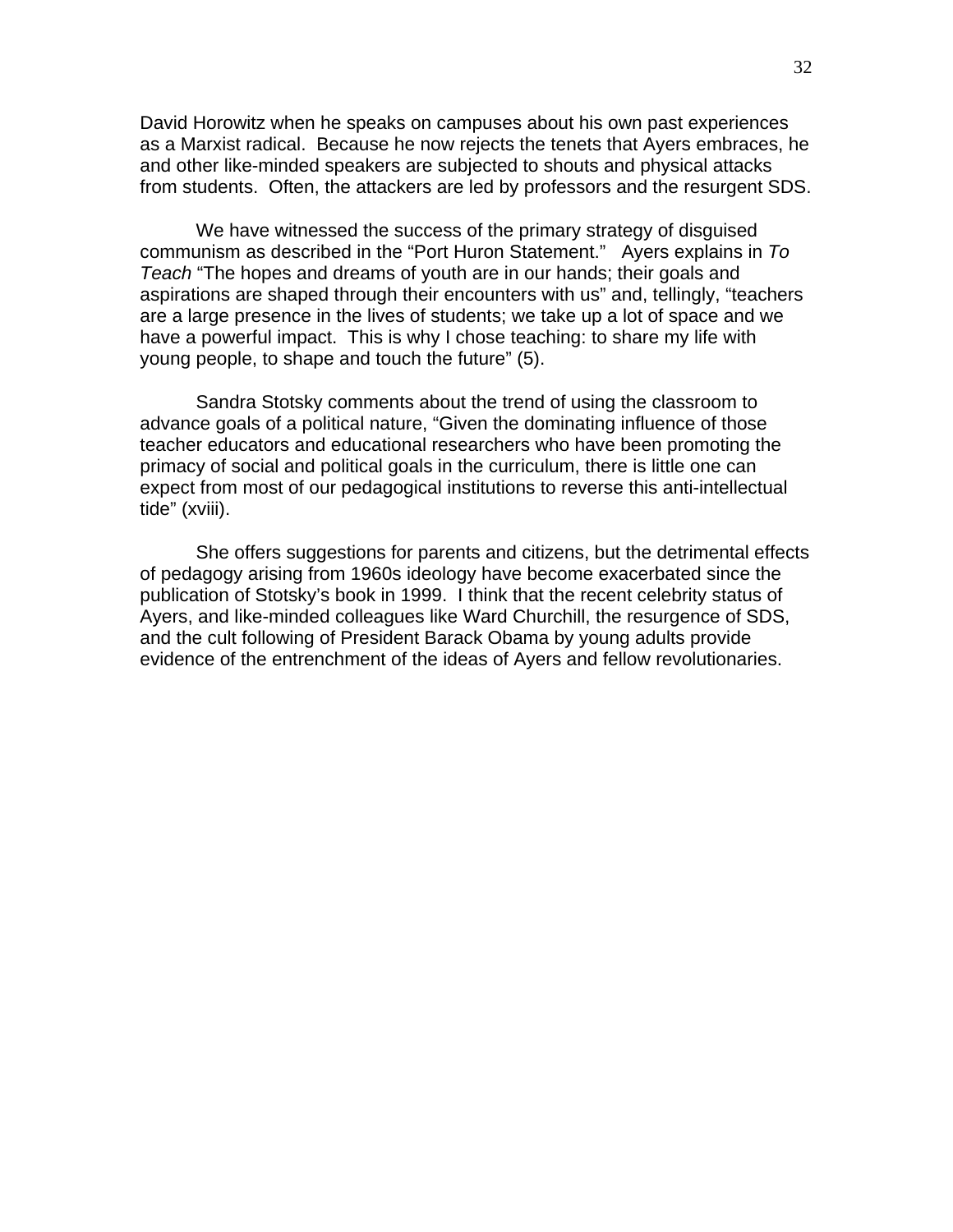# **Bibliography**

Allen, Charlotte. "'Why Can't a Girl Have a Penis?' and other major issues in educational research." *The Weekly Standard.* Volume 014, Issue 33. 18 May 2009.

http://www.weeklystandard.com/Content/Public/Articles/000/000/016/484gmzem. asp

Associated Press. "Students divided over William Ayers appearance." *The Patriot-News*. 18 February 2009.

http://www.pennlive.com/midstate/index.ssf/2009/02/students\_divided\_over\_willi am.html

Aued, Blake. "Ex-radical now low-key academic." *Athens Banner-Herald*. 29 April 2009

http://www.onlineathens.com/stories/042909/new\_434545308.shtml

Ayers, William. *Fugitive Days: Memoirs of an Antiwar Activist*. 2001. Boston: Beacon Press, 2009.

---. "The 'Long Trip': An Exploration of Progressive Public Schools." *Teaching the Personal and the Political: Essays on Hope and Justice.* Ed. William Ayers. New York: Teachers College Press, 2004. 93-101.

---. "Obama and Education Reform." *Huffington Post*. 2 January 2009. http://www.huffingtonpost.com/bill-ayers/obama-and-educationrefor\_b\_154857.html

Ayers, William, and Bernardine Dohrn. *Race Course Against White Supremacy.*  Chicago: Third World Press, 2009.

Ayers, William. "Reinventing Schools." *To Become a Teacher.* Ed. William Ayers. New York: Teachers College Press, 1995. 123-126.

---. "Simple Justice: Thinking about Teaching and Learning, Equity, and the Fight for Small Schools." *A Simple Justice: The Challenge of Small Schools.* New York: Teachers College Press, 2000. 1-8.

---. *Teaching toward Freedom*. Boston: Beacon Press, 2004.

---. *To Teach: The Journey of a Teacher*. New York: Teachers College Press, 1993.

---. "World Education Forum." November 2006. http://billayers.wordpress.com/2006/11/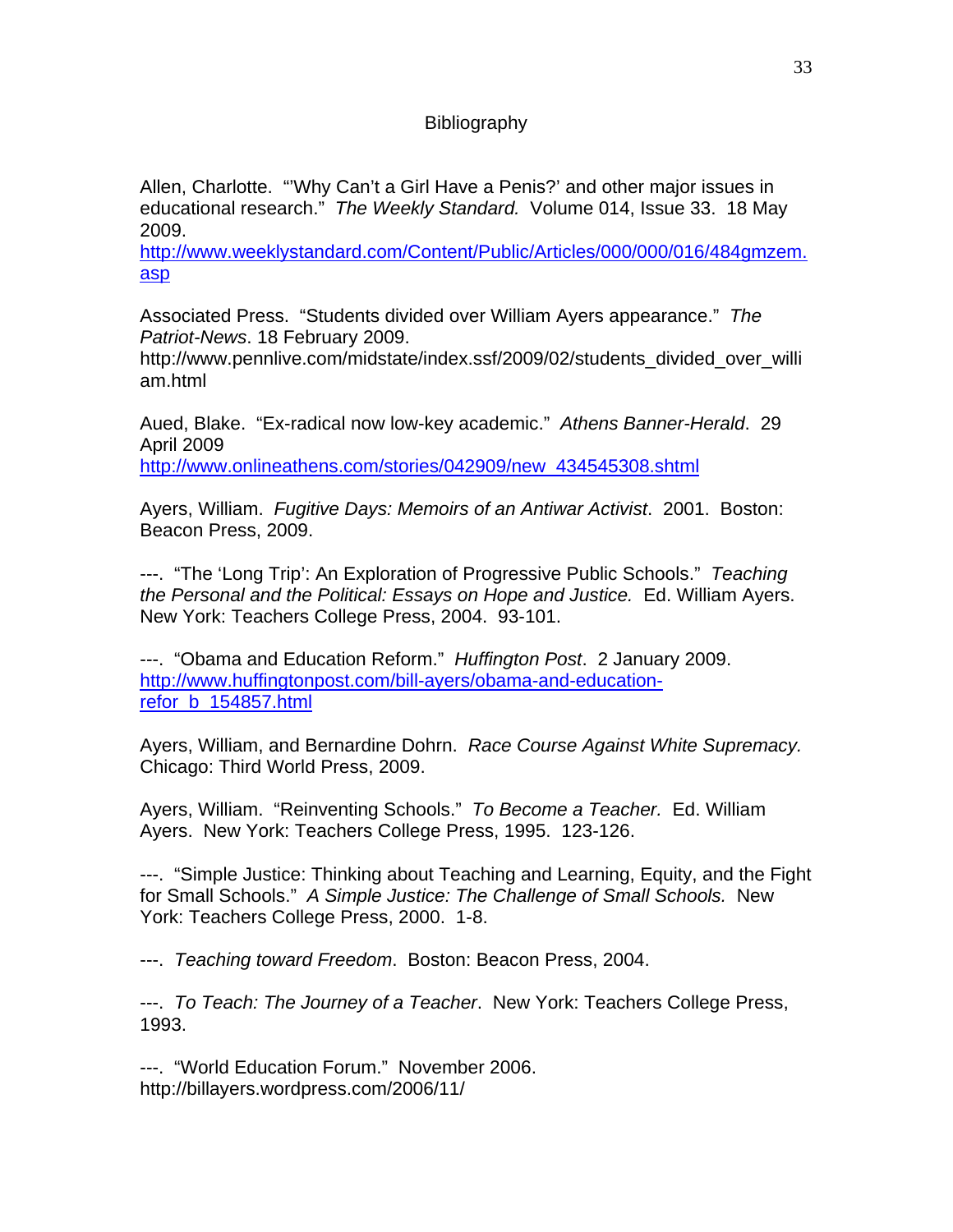Ball, Deborah Loewenberg, et al. "Report of the Task Group on Teachers and Teacher Education." U.S. Department of Education. 2008. http://www.ed.gov/about/bdscomm/list/mathpanel/report/teachers.pdf

Budenz, Louis F. *The Techniques of Communism*. Chicago: Henry Regnery, 1954.

Colby, Roy. *Conquest with Words: How the Communist Lingo Promotes World Revolution.* Arlington: Crestwood Books, 1967.

"Get to Know the Keynote Speaker: Bill Ayers." Council for American Studies Education, November 18, 2008. http://www.casechicago.org/2008/11/get-to-know-the.html

Grathwohl, Larry. YouTube video, 1982. http://zombietime.com/prairie\_fire/

Hayden, Tom. "Port Huron Statement of the Students for a Democratic Society." 1962.

http://coursesa.matrix.msu.edu/~hst306/documents/huron.html

Hitzeman, Harry. "He's back: Ayers to address Elgin Kiwanis in May." *Daily Herald*. 22 April 2009. http://www.dailyherald.com/story/?id=288357

Horowitz, David. *Radical Son*. New York: Simon & Schuster, 1997.

Johnson, Paul. *Intellectuals: From Marx and Tolstoy to Sartre and Chomsky.* 1988. New York: Harper & Row, 2007.

Krosel, Amber. "Ayers Greeted by Small Group of Protestors. *Northwest Herald*. 12 May 2009 http://www.nwherald.com/articles/2009/05/12/10092995/index.xml

Kurtz, Stanley. "Wright 101." National Review Online. October 14, 2008. http://article.nationalreview.com/?q=YTQ0YjhlOGVhYjQ0OWRhZjI2MmM4NTQ4 NGM5Mjg0MzU=

Nierstedt, Jenna. "Ayers to speak at Brandeis despite dispute over his past." *Boston Globe.* 23 April 2009, B3.

http://www.boston.com/yourtown/waltham/articles/2009/04/23/ayers\_to\_speak\_at \_brandeis\_despite\_dispute\_over\_60s\_role/

Oshinubi, Sade. "Bill Ayers Speaks Out." *George-Anne Daily*. 11 February 2009.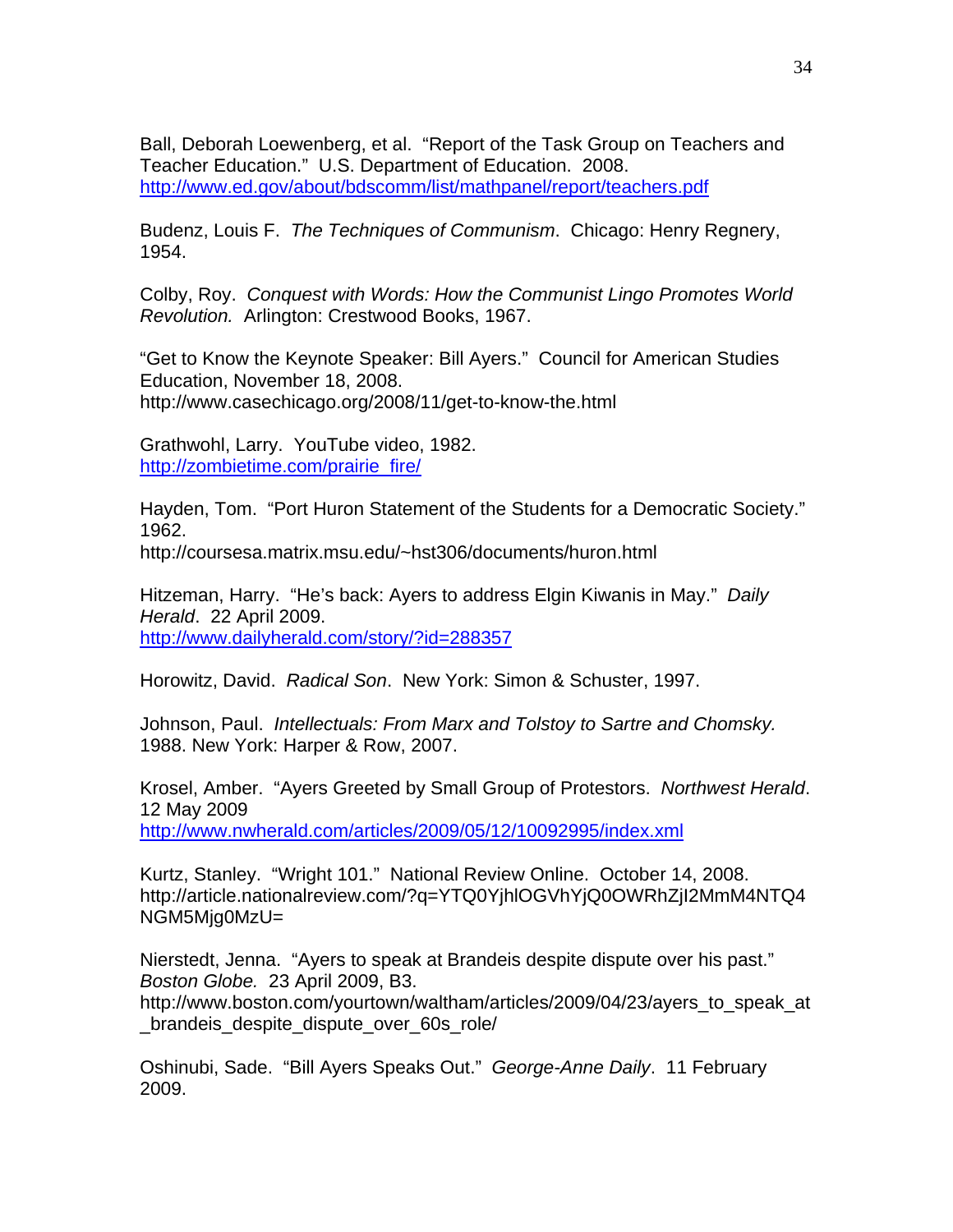http://www.gadaily.com/index.php?option=com\_content&view=article&id=580:sad e-oshinubi&catid=1:local-news&Itemid=53

Reid, Calvin. "TCP to Publish Graphic Adaptation of Bill Ayers Memoir." *Publishers Weekly.* February 2, 2009. http://www.publishersweekly.com/article/CA6634818.html?rssid=192

Repka, Matt. "College visits by Ayers spark controversy." *Tufts Daily.* 17 April 2009.

http://www.tuftsdaily.com/college-visits-by-ayers-spark-controversy-1.1720195

Stern, Sol. "The Ed Schools' Latest—and Worst—Humbug." *City Journal*. Summer 2006.

Stotsky, Sandra. *Losing Our Language.* New York: The Free Press, 1999.

Van Susteren, Greta. "Ayers College Speaking Engagement Cancelled Out of 'Safety Concerns'?" October 19, 2008. http://www.foxnews.com/story/0,2933,440762,00.html